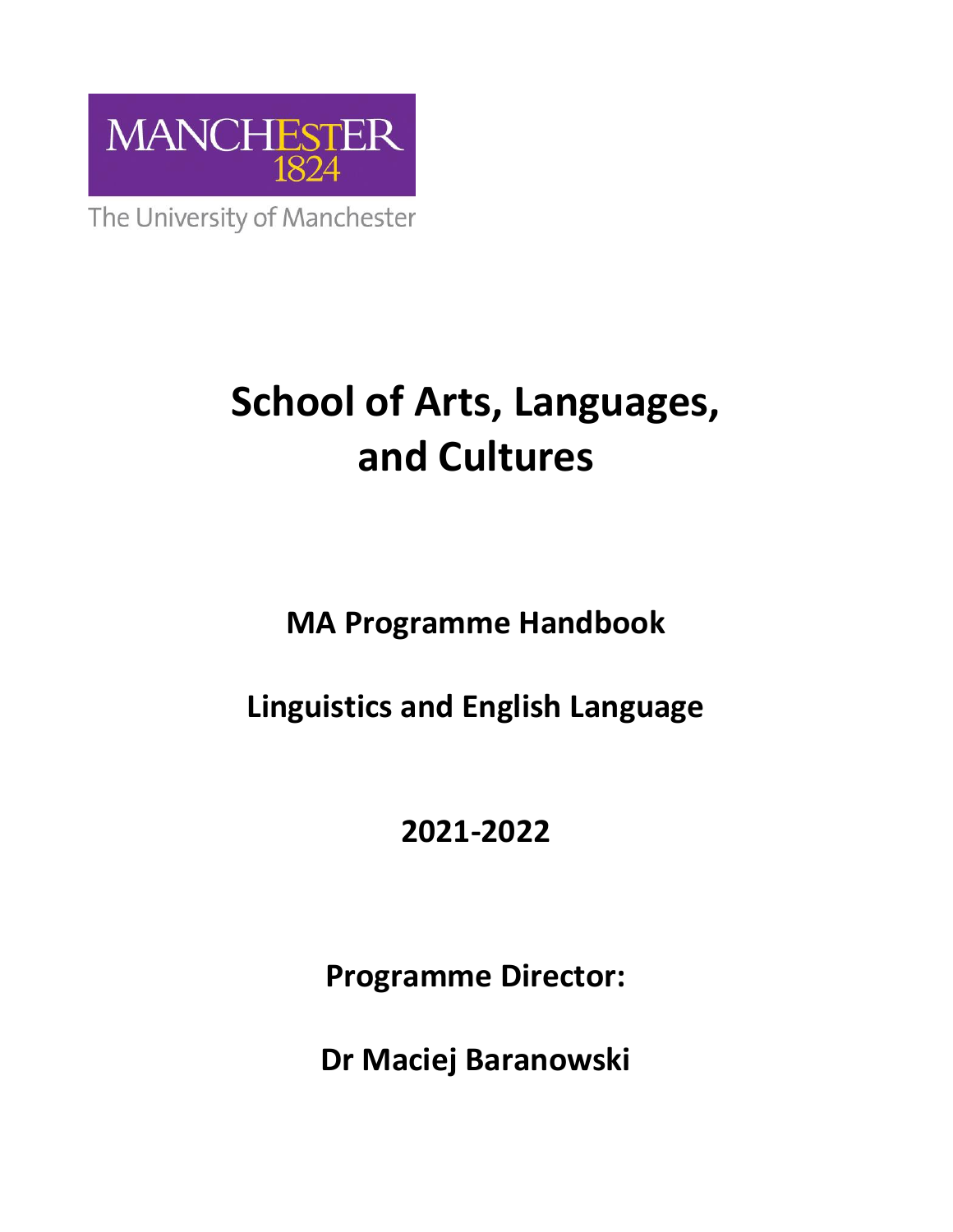#### **0.1 What information can you find in this Handbook?**

This Programme Handbook contains **information relevant to postgraduate taught programmes in Linguistics and English Language (LEL)**.

Information relevant to all postgraduate taught programmes in the School of Arts, Languages and Cultures (SALC) can be found in the **School of Arts, Languages and Cultures Postgraduate Taught Handbook**, which should be read and used as a reference in conjunction with this Handbook. The SALC PGT Handbook contains, among other issues, useful information on the following:

- How the University Works Dissertation
- 
- Research Skills and Personal Development Plans Facilities and Services for Students
- 
- Getting Started Plagiarism and Academic Malpractice
	-
- 
- Assessment **Assessment** University Regulations and Policies

The SALC PGT Handbook can be found on the Student Intranet: <http://www.alc.manchester.ac.uk/studentintranet/postgraduatetaught>

Please note that some information is subject to change. For updates, please check our web page: <http://www.alc.manchester.ac.uk/studentintranet/>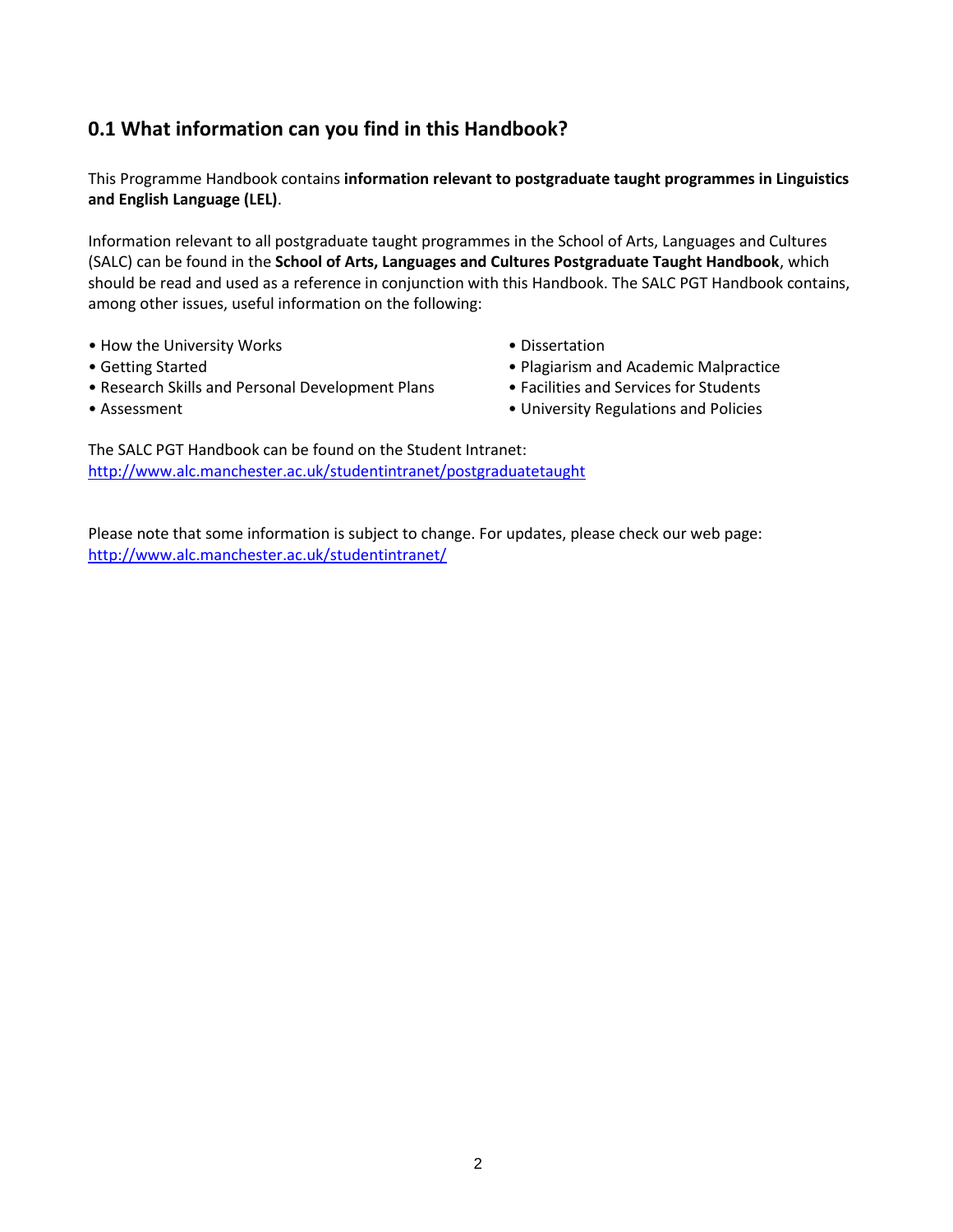### **0.2 Table of Contents**

| Introduction                                                                    | 4  |
|---------------------------------------------------------------------------------|----|
| 1. Practical information                                                        | 5  |
| 1.1 Key contacts in Linguistics and English Language (LEL)                      | 5  |
| 1.2 Academic and pastoral support                                               | 5  |
| 1.2.1 Academic advisor                                                          | 5  |
| 1.2.2 Student support services                                                  | 6  |
| 1.3 Asking questions                                                            | 6  |
| 2. Academic information                                                         | 7  |
| 2.1 LEL staff and their research specialisms                                    | 7  |
| 2.2 Seminar series organized by LEL                                             | 8  |
| 2.3 MA Linguistics: programme description                                       | 9  |
| 2.3.1 Programme objectives and learning outcomes                                | 9  |
| 2.3.2 Structure of the programme (full-time and part-time)                      | 10 |
| 2.4 Course units and course unit selection procedures                           | 10 |
| 2.4.1 Procedures for course unit selection                                      | 10 |
| 2.4.1.1 Overall structure of the programme                                      | 11 |
| 2.4.1.2 Optional free choice course units                                       | 11 |
| 2.4.1.3 Substituting core units                                                 | 11 |
| 2.4.2 List of core units and enhanced level 3 course units offered in 2021-2022 | 12 |
| 2.4.2.1 Core course units and other MA specific units                           | 12 |
| 2.4.2.2 Enhanced level 3 course units                                           | 14 |
| <b>2.5 Dissertation</b>                                                         | 17 |
| 2.5.1 Dissertation timeline                                                     | 17 |
| 2.5.2 Entry requirements for LELA70000 Dissertation                             | 18 |
| 2.6 General principles for teaching and assessment                              | 19 |
| 2.6.1 Teaching and assessment in LEL                                            | 19 |
| 2.6.2 Submission of essays, reports and other coursework                        | 19 |
| 2.6.3 Brief information on pass marks, resits and alternative exit points       | 19 |
| 2.7 Brief information on important Teaching and Learning policies               | 20 |
| 2.7.1 Policy on word count                                                      | 20 |
| 2.7.2 Policy on late submission of coursework                                   | 20 |
| 2.7.3 Policy on extensions of submission deadlines                              | 20 |
| 2.7.4 Policy on plagiarism and academic malpractice                             | 21 |
| 2.7.5 Policy on feedback                                                        | 21 |
| 2.8 Submission and examination dates for 2021-2022                              | 22 |
| 2.9 Note on part-time study                                                     | 22 |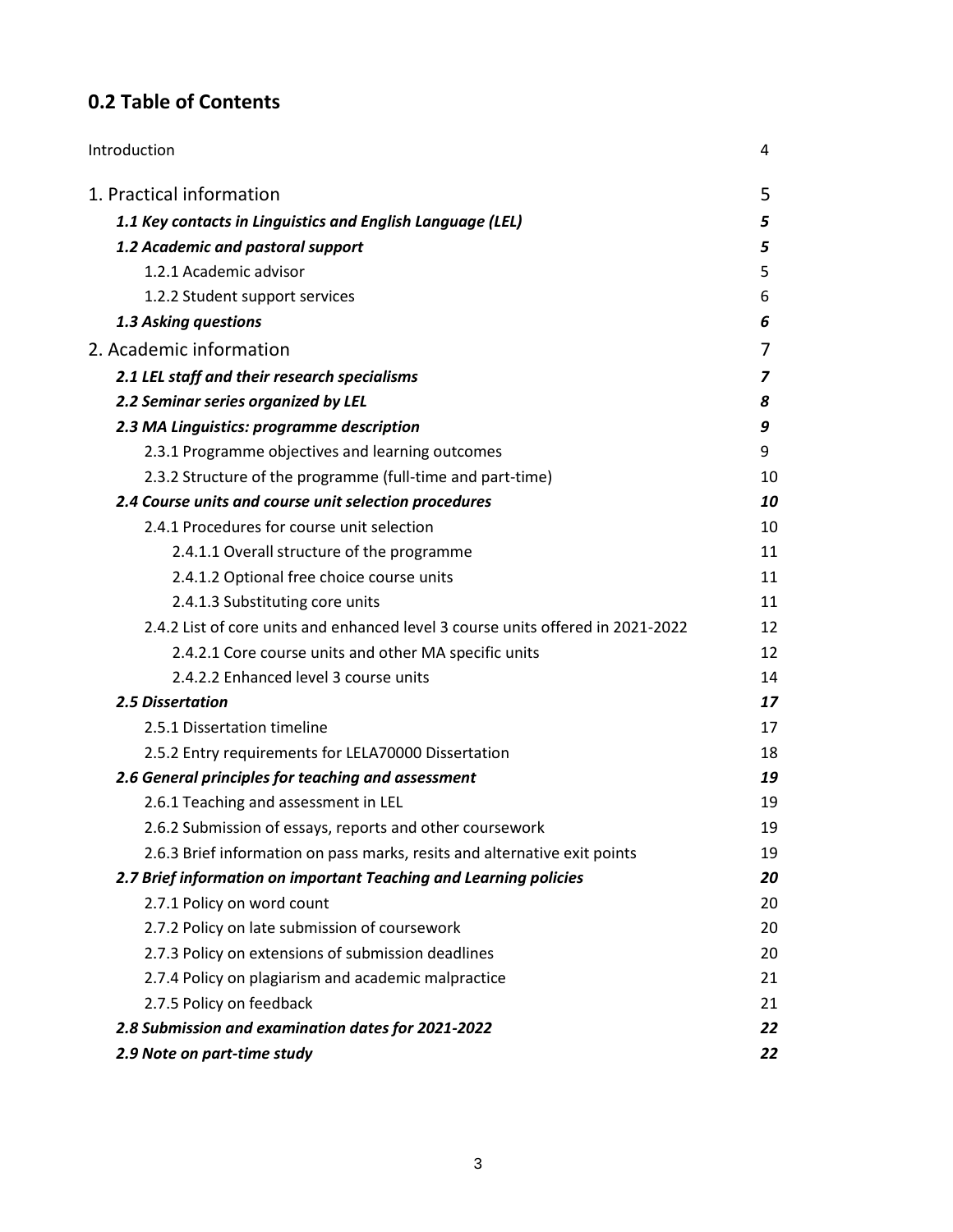#### **Introduction: Studying Linguistics and English Language in the School of Arts, Languages and Cultures**

The **School of Arts, Languages and Cultures** is made up of seventeen different subject areas covering a diverse range of Arts and Languages disciplines. Our work embraces the material, visual, linguistic, textual, social and performative dimensions of human society ranging from pre-historic times, through the classical and medieval periods, to the present day.

For students, we offer the advantages of belonging to a specific subject area combined with the extensive choice and variety of being within a large and multi-disciplinary school. SALC combines the linguistic study of languages and translation studies with a wide range of cultural research (in literature, screen studies, critical theory, history and politics). This opens up possibilities for exciting interdisciplinary work which goes beyond the study of 'national' cultures and reflects the impact of globalisation on our disciplines. Regular research and graduate seminars are held within the School. Attendance at such seminars forms an important part of initiation into the world of scholarly research and is a valuable opportunity for contact with leading scholars in your field.

The **University of Manchester** is one of the largest in the country and is able to offer excellent facilities to postgraduate students. The University of Manchester Library has internationally renowned holdings in Translation and Interpreting Studies and all of the major Modern and Middle Eastern languages and literatures. Its collections include many rare texts and provide an excellent base for advanced study and research.

Postgraduate students in the School benefit from the School's own **Graduate School**, an online and physical community where postgraduate students can meet each other, access resources and organise events. We are committed to developing collegiality, intellectual discussion, and inter-disciplinary and multi-disciplinary exchange among both MA and PhD students and staff. Our activities are open to all postgraduate students in the School and we look forward to seeing you soon. In addition to this, the University Language Centre, based within the School, provides advanced facilities for enhancing linguistic skills where required; it also gives access to European satellite broadcasts and has a video and media library.

Our **Linguistics and English Language (LEL)** programmes offer the widest range of teaching and research expertise, covering all aspects of theoretical and descriptive linguistics: phonetics, phonology, morphology, syntax, semantics, pragmatics, discourse and conversation analysis, typology, historical linguistics, sociolinguistics, cognitive linguistics and psycholinguistics, computational and corpus linguistics, field linguistics, and the documentation and description of endangered and lesser-known languages. Our academic staff work on various practical applications of linguistics (e.g. language codification and language policy, forensic linguistics) and have expertise in a wide range of languages, including English and its varieties, other Germanic languages, a variety of Romance languages, and languages spoken in the Americas (e.g. Quechua, Ulwa), Australia (e.g. Jamingjung), Polynesia (Samoan) and Africa. The subject area hosts several externally-funded research projects and a large staff of postdoctoral research associates, technical research assistants, and computer programmers and technicians, as well as ca. 20 PhD students.

We wish you a very warm welcome to LEL and to SALC and hope that your time with us will be intellectual stimulating and will provide great personal enrichment!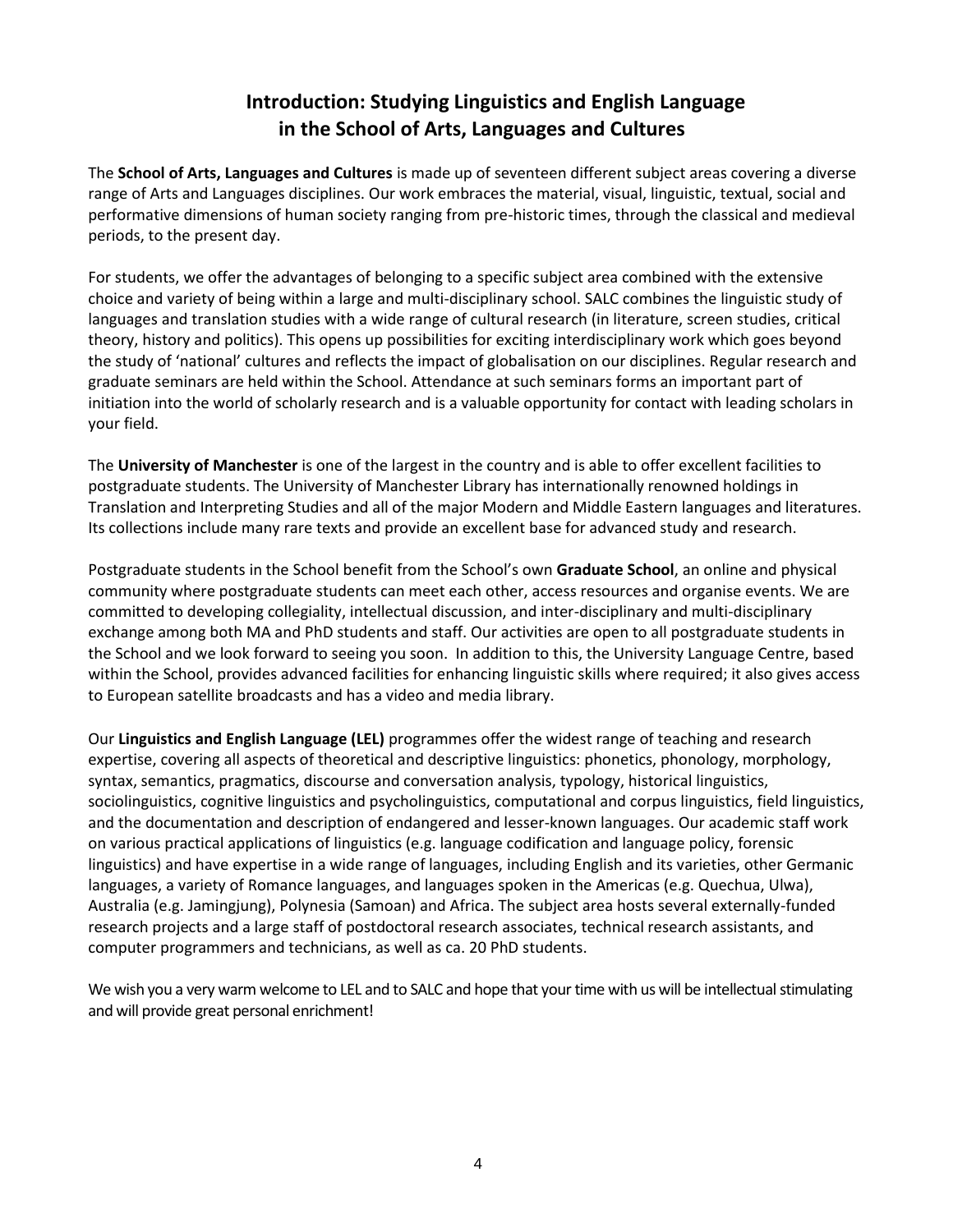## **1. Practical information**

#### **1.1Key contacts in Linguistics and English Language (LEL)**

The **Programme Director**for the MA Linguistics is **Dr Maciej Baranowski**. Dr Baranowski is responsible for the academic side of the programme. He will answer your questions about the content of the programme and help you select your course units. Dr Baranowski or another senior member of staff in LEL will be your Academic Advisor this year.

#### **Dr Baranowski\***

| Office    | Samuel Alexander Building, room NG.5                                                                            |
|-----------|-----------------------------------------------------------------------------------------------------------------|
| Telephone | 0161 275 3142                                                                                                   |
| Email     | maciej.baranowski@manchester.ac.uk - We recommend using email in the first instance to<br>contact Dr Baranowski |

**Your Programme Administrator** for the MA Linguistics (**Louise Carlyle)** is based in the Graduate School. You can contact her with practical questions related to course unit enrolment, access to Blackboard and submission of coursework, amongst others. They work closely together with Teresa Gould (Senior Programme Administrator) and the other PGT Programme Administrators.

| <b>Office</b> | Please direct enquiries to the South Foyer Reception hub (Samuel Alexander Building) |
|---------------|--------------------------------------------------------------------------------------|
| Telephone     | 0161 275 3005                                                                        |
| Email         | salc-pgt@manchester.ac.uk                                                            |

#### **Dr Tine Breban** is the **Head of the Department of Linguistics and English Language**.

| Office    | Samuel Alexander Building, room NG.9                                                        |
|-----------|---------------------------------------------------------------------------------------------|
| Telephone | 0161 306 0393                                                                               |
| Email     | tine.breban@manchester.ac.uk - We recommend using email in the first instance to contact Dr |
|           | <b>Breban</b>                                                                               |

One or two studentsfrom your own cohort will be elected as **Student Representative**. He/she will attend the four Departmental Board meetings during the academic year. These meetings provide a forum for dialogue between student representatives of all levels and staff. Your representative will bring issues related to the PGT programmes to the table for discussion. You can email him/her with suggestions, problems, etc. that you feel should be brought to the attention of the Departmental staff.

#### **1.2Academic and pastoral support**

#### 1.2.1 Academic Advisor

Every student at the University of Manchester is assigned an Academic Advisor. Your advisor will be either **Dr Maciej Baranowski**, who is also the MA Programme Director, or another senior member of staff in LEL. The Academic Advisor will give you guidance on academic matters, like the selection of optional taught course units, time management and planning of tasks, and career development within and beyond the programme. Together with your advisor, you can complete the Skills and Experience Review Questionnaire (SERQ) and Personal Development Plans (PDPs) (see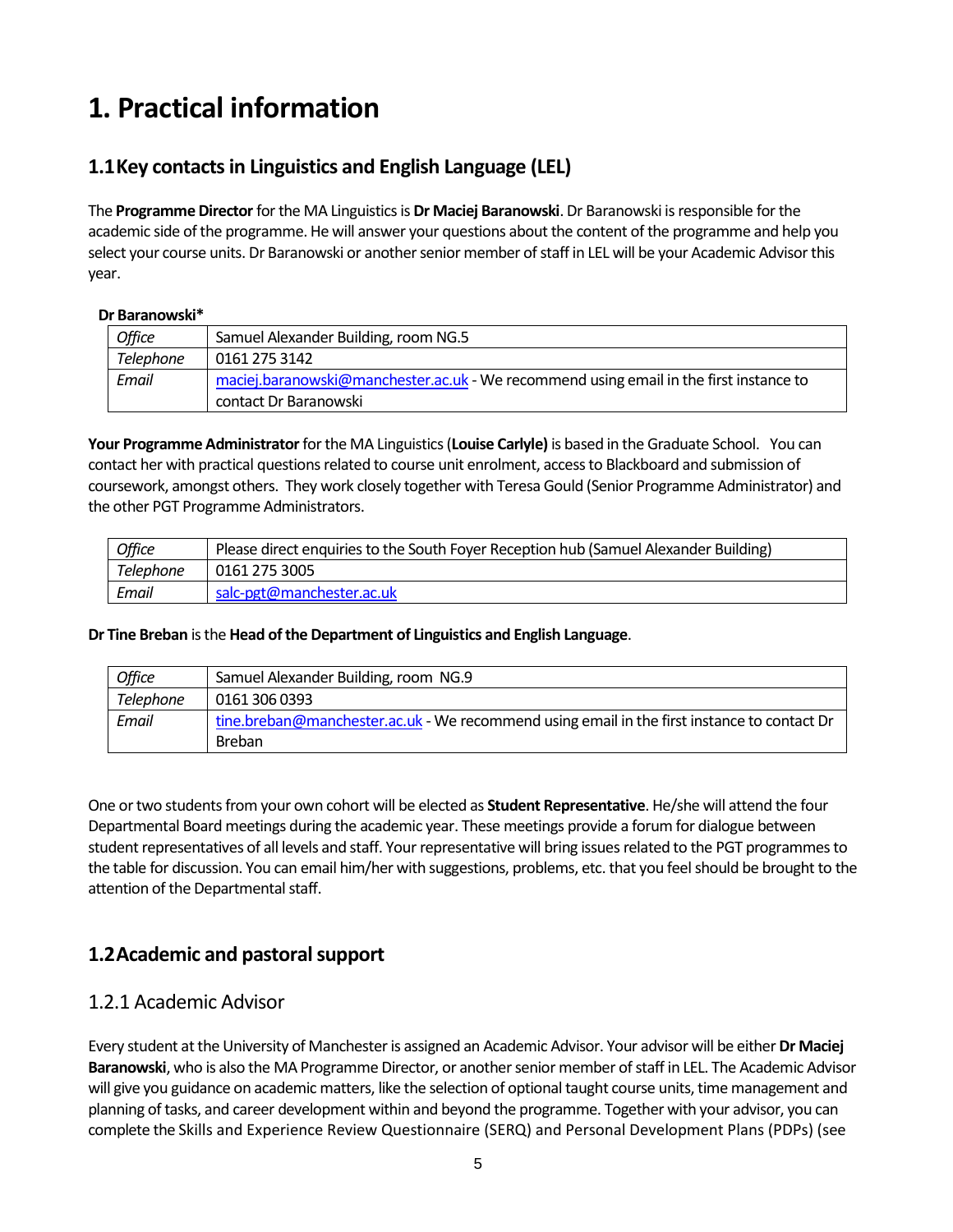SALC PGT Handbook), which provide a means for assessing and reflecting on your learning skills and on your progress throughout your programme of study in relation to your career goals. Your Academic Advisor is also a first contact point when you experience personal problems that affect your academic study and will direct you to relevant support services in the University.

#### **Dr Maciej Baranowski**

| <b>Office</b>    | Samuel Alexander Building, room NG.5 |
|------------------|--------------------------------------|
| <b>Telephone</b> | 0161 275 3142                        |
| Email            | maciej.baranowski@manchester.ac.uk   |

#### 1.2.2 Student Support Services

The Student Support & Guidance Office of the School of Arts, Languages & Cultures is based in Room A15 on the ground floor of the Samuel Alexander Building. The Office can provide support and advice on all kinds of issues including personal, academic or financial difficulties and can help you to obtain professional help from the various University support services (including the Counselling Service, Occupational Health Service, Disability Support Office).

If you are having problems don't keep them to yourself: please contact the Office to talk through your options.

The office is open from 10am to 4pm from Monday to Friday; (closed 1-2pm) there is no need for an appointment. Staff may also be available at other times if you want to make an appointment and/or see a member of staff in private.

| <b>Office</b> | Samuel Alexander Building A15 (Monday-Friday 10am - 4pm, closed 1-2pm) |
|---------------|------------------------------------------------------------------------|
| Telephone     | 0161 275 3116 or 0161 306 1665                                         |
| Email         | salc-studentsupport@manchester.ac.uk                                   |
| Website       | http://www.alc.manchester.ac.uk/studentintranet/support/               |

#### **1.3 Asking questions**

From time to time you may need to speak to someone about a range of different issues. In the table below you will find contact points for some common issues:

| A Question about               | Contact                                         | <b>Alternative Contact</b>              |
|--------------------------------|-------------------------------------------------|-----------------------------------------|
| a course unit                  | Course unit convenor                            | Programme Director                      |
| mitigating circumstances       | <b>Student Support Office</b>                   | Programme Director                      |
| interruption of studies        | <b>Student Support Office</b>                   | Academic Advisor/<br>Programme Director |
| change of registration details | Programme Director                              | Programme Administrator                 |
| advice on dissertation plans   | Member of staff with<br>relevant specialisation | Academic Advisor/<br>Programme Director |
| PhD plans                      | Member of staff with<br>relevant specialisation | Academic Advisor/<br>Programme Director |
| financial matters              | Programme Administrator                         | <b>Student Support Office</b>           |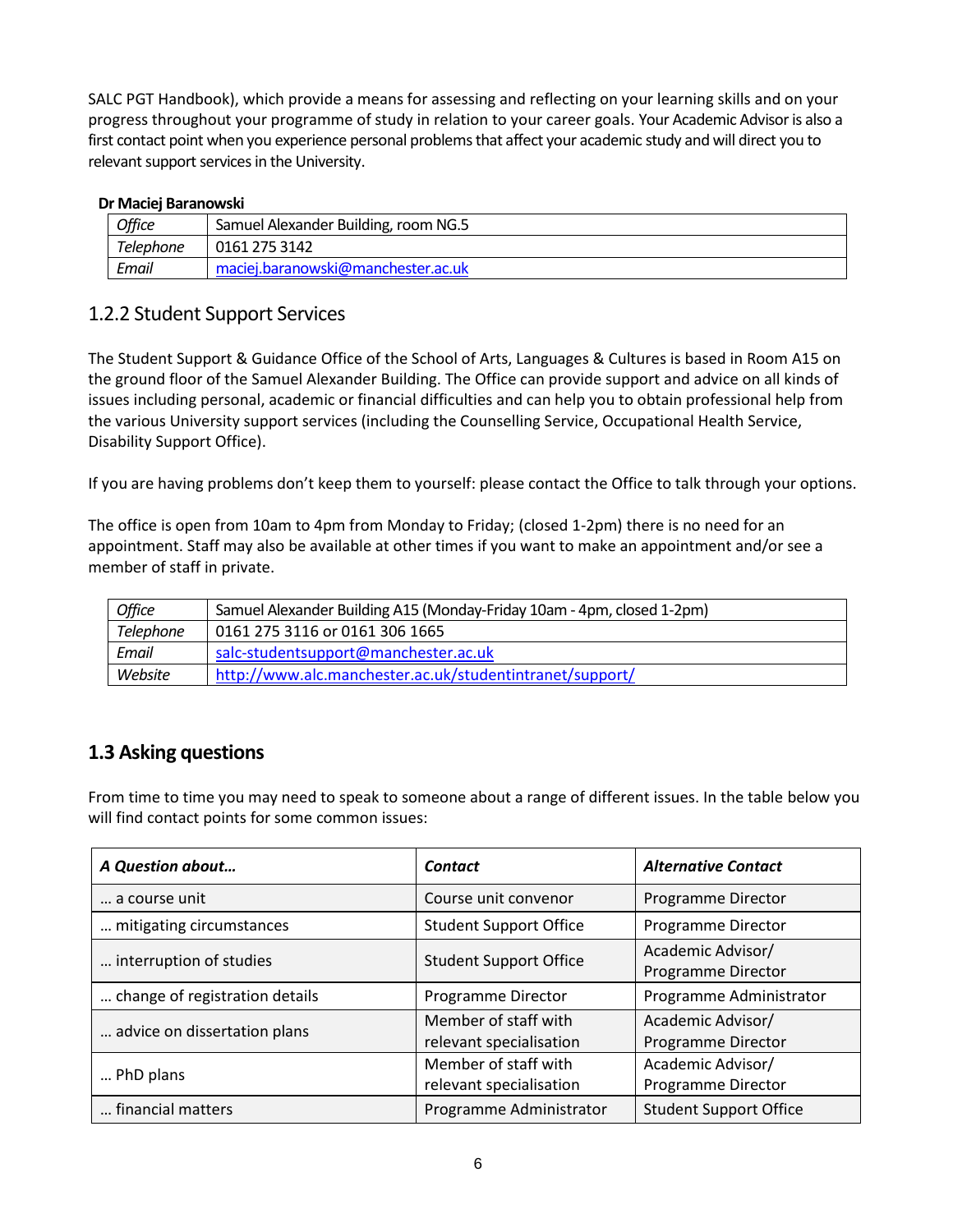## **2. Academic information**

#### **2.1 LEL staff and their research specialisms**

*Dr Colin Bannard, PhD (Edinburgh):* computational linguistics, child language development, psycholinguistics. N1.3, [colin.bannard@manchester.ac.uk](mailto:colin.bannard@manchester.ac.uk)

*Dr Maciej Baranowski, MA and PhD (University of Pennsylvania)***:** language variation and change, sociolinguistics, sociophonetics, dialects of English. NG.5, [maciej.baranowski@manchester.ac.uk](mailto:maciej.baranowski@manchester.ac.uk)

*Professor Delia Bentley, Dott. Lingue (Palermo), MA and PhD (Manchester)***:** syntactic microvariation, the syntax-lexical semantics interface, syntactic theories (Role and Reference Grammar and Cartography), Romance (specially Italo-Romance and Sardinian). (On Research Leave in semester 2 of 2021-22) W1.24, [delia.bentley@manchester.ac.uk](mailto:delia.bentley@manchester.ac.uk)

*Dr Ricardo Bermúdez-Otero, Licenciado (Santiago de Compostela), MPhil (Manchester), PhD (Manchester, Santiago de Compostela):* phonological and morphological theory; historical linguistics; Germanic (specially Old, Middle, and Present-day English); Romance (specially Spanish, Portuguese, Catalan, and French). (On Research Leave in semester 1 of 2021-22) NG.4, [r.bermudez-otero@manchester.ac.uk](mailto:r.bermudez-otero@manchester.ac.uk)

*Dr Tine Breban, BA, MA and PhD (KU Leuven)***:** English grammar, noun phrases, determiners and adjectives, semantic and functional change, grammaticalization, corpus linguistics, Cognitive and Functional approaches. NG.9, [tine.breban@manchester.ac.uk](mailto:tine.breban@manchester.ac.uk)

*Professor Thea Cameron-Faulkner, MA (University of Canterbury, New Zealand), PhD (Manchester):* child language development, pre-linguistic gestures, development of speech acts, shared book reading in early language development.

NG.14, [t.cameron@manchester.ac.uk](mailto:t.cameron@manchester.ac.uk)

*Dr Martina Faller, Diplom (Hildesheim), MSc (Edinburgh), PhD (Stanford):* semantics, pragmatics, typology, field linguistics, Quechua. NG.7, [martina.faller@manchester.ac.uk](mailto:martina.faller@manchester.ac.uk)

*Dr Vera Hohaus, MA and PhD (Tübingen):* semantics, typology, fieldwork; comparison constructions, focus sensitivity, the grammar of free variables, frame-setting adverbials, the architecture of tense and aspect at Logical Form. (On Research Leave in semester 2 of 2021-22) WG.20[, vera.hohaus@manchester.ac.uk](mailto:vera.hohaus@manchester.ac.uk)

*Dr Wendell Kimper, PhD (University of Massachusetts, Amherst):* phonology, phonological theory, experimental phonology, speech perception. N1.15[, wendell.kimper@manchester.ac.uk](mailto:wendell.kimper@manchester.ac.uk)

*Professor Andrew Koontz-Garboden, BA and MA (Indiana State, Bloomington), PhD (Stanford):* lexical and formal semantics, morphosyntax, typology, aspect, language endangerment and documentation, field linguistics, language contact; Ulwa, Spanish, Portuguese, Creoles. (On Research Leave in 2021-22) NG.12, [andrewkg@manchester.ac.uk](mailto:andrewkg@manchester.ac.uk)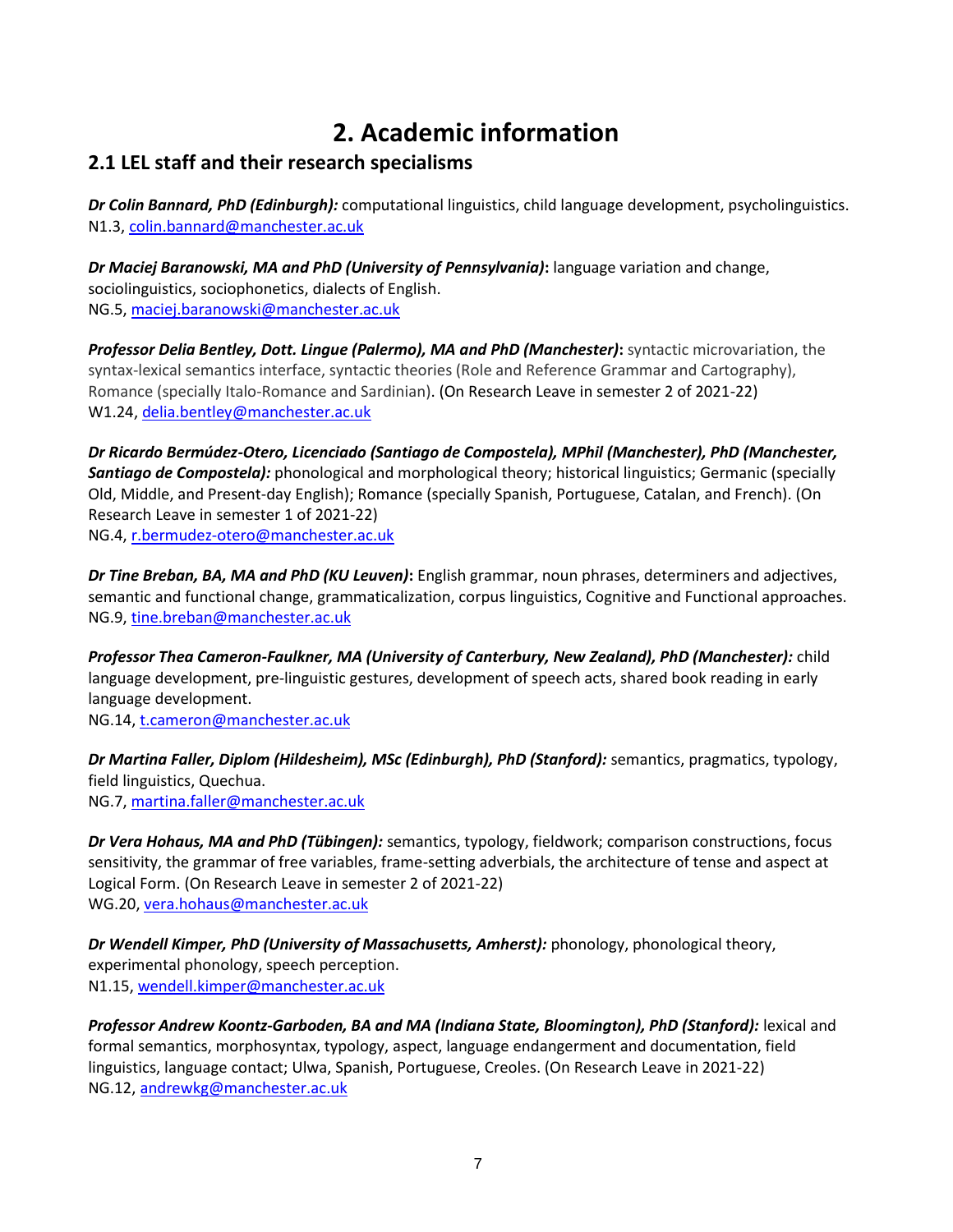*Dr Donald Alasdair Morrison, MA and PhD (Manchester)*: theoretical phonology, historical phonology, experimental phonetics, Celtic (specially Scottish Gaelic). NG.10, TBA

*Professor Maj-Britt Mosegaard Hansen, cand.mag., PhD and dr.phil (Higher doctorate)(Copenhagen):* Pragmatics, semantics, verbal Interaction, Functional and Cognitive linguistics, grammaticalization, semantic/pragmatic change, spoken vs written language, French, Romance. (On Research Leave in semester 2 of 2021-22)

W1.23, [maj-britt.mosegaardhansen@manchester.ac.uk](mailto:maj-britt.mosegaardhansen@manchester.ac.uk)

*Dr Andrea Nini, BA (Tor Vergata, Rome), MA and PhD (Aston University):* Forensic linguistics, analysis of style and register, sociolinguistics, corpus linguistics, quantitative analysis and big data. NG.13, [andrea.nini@manchester.ac.uk](mailto:andrea.nini@manchester.ac.uk)

*Dr Serge Sagna, MA (University Paris 7, France), PhD (University of London):* Multilingualism, language contact, language policy and planning, child language development, linguistic typology, field linguistics, endangered languages and language documentation, African Linguistics. NG.8, [serge.sagna@manchester.ac.uk](mailto:serge.sagna@manchester.ac.uk)

*Professor Eva Schultze-Berndt, MA (Cologne), PhD (Nijmegen):* Linguistic typology (particularly predications, parts of speech, information structure), Construction grammar, syntax of spoken language, lexical semantics, language contact, descriptive linguistics, fieldwork methodology, corpus annotation, endangered languages; Australian and Papuan languages, Creole languages. NG.11, [eva.schultze-berndt@manchester.ac.uk](mailto:eva.schultze-berndt@manchester.ac.uk)

*Dr Patrycja Strycharczuk, BA (Adam Mickiewicz University, Poznan), MPhil (Tromsø), PhD (Manchester):*  phonetics-phonology interface, articulation, ultrasound, sociophonetic variation, sound change. NG.2, [patrycja.strycharczuk@manchester.ac.uk](mailto:patrycja.strycharczuk@manchester.ac.uk)

*Dr Julio Villa-García, BA (Oviedo), Dip (Kent), MA (Essex), MA and PhD (Connecticut):* Spanish and Romance Syntax; second language acquisition. Specific interests are the architecture of the left periphery, complementizer systems, locality of movement, left-dislocations and questions, negative imperatives and clitic directionality, evidentials and subjecthood from any standpoint. NG.1, [julio.villa-garcia@manchester.ac.uk](mailto:julio.villa-garcia@manchester.ac.uk)

*Dr Richard Zimmermann, Magister Artium (Heidelberg), MA (York, England), PhD (Geneva):* the syntax of Old English and other Germanic languages, formal syntactic frameworks, corpus statistics and historicalcomparative phonology.

NG.6, [richard.zimmermann@manchester.ac.uk](mailto:richard.zimmermann@manchester.ac.uk)

For more information or information on other members of staff within the School of Arts, Languages and Cultures, go to[: http://www.alc.manchester.ac.uk/schoolpeople/academic-staff/](http://www.alc.manchester.ac.uk/schoolpeople/academic-staff/)

#### **2.2 Seminar series organized by LEL**

As an MA Linguistics student, you are strongly advised to attend the Linguistics Seminar series of talks, which normally take place on Tuesdays from 4.00pm to 5:30pm or 4.30 to 6pm. The Seminar is the principal academic event of the Linguistics and English Language research community within the School. Presentations are given both by staff and by high-profile invited speakers from outside the university. The presentations deal with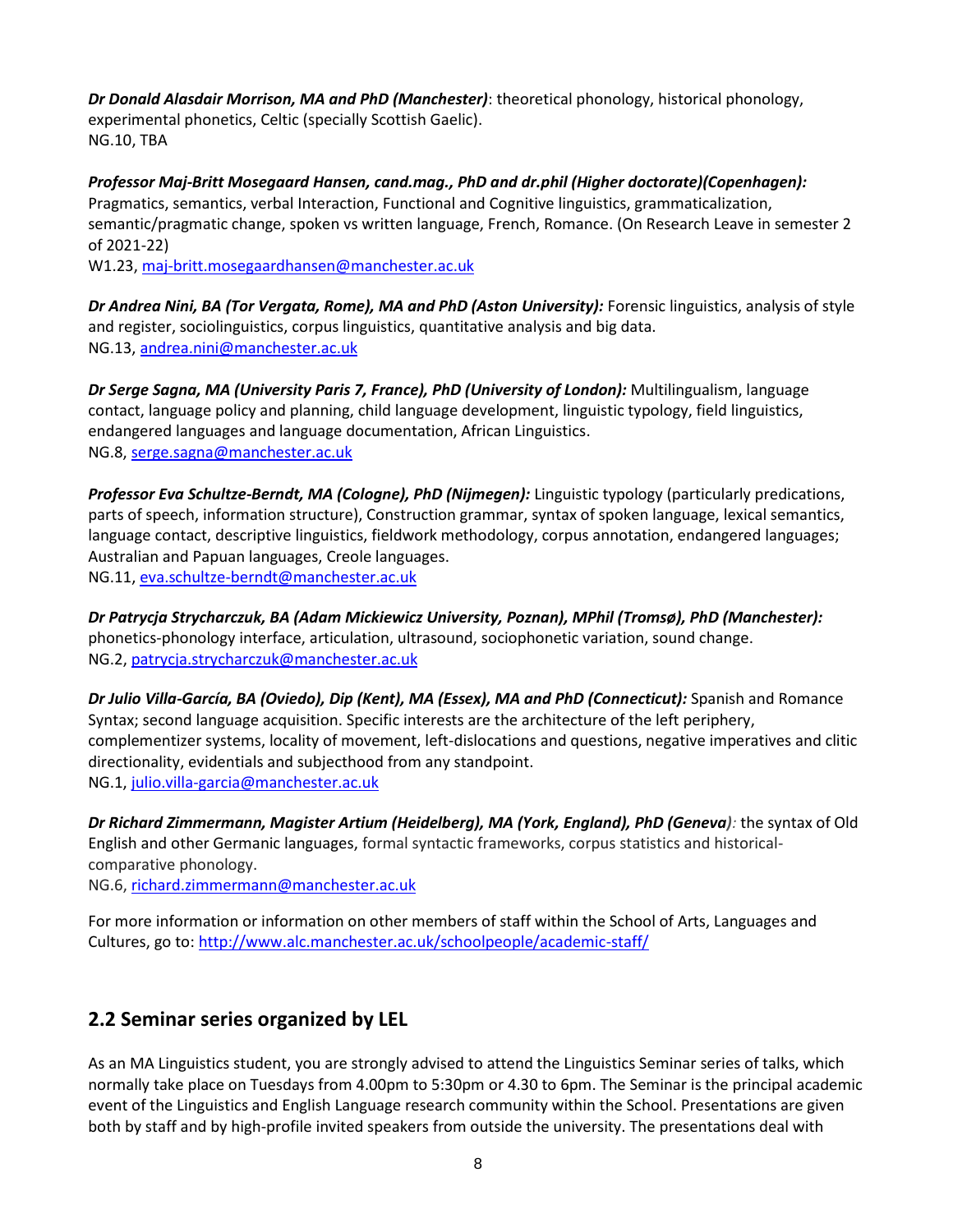topical ongoing research and are as such highly relevant to deepen your study of (English) Linguistics. The Seminar also provides an opportunity to network with staff and PhD students in LEL during the reception following the talk. All talks are facilitated by dual delivery in semester 1 of 2021/22.

The semester programme of linguistics seminars can be found on Manchet, the Linguistics and English Language newsletter: <http://manling.wordpress.com/>

#### **2.3 MA Linguistics: programme description**

#### 2.3.1 Programme objectives and Learning outcomes (see Programme Specifications for a full overview)

The MA Linguistics aims

- to give our students experience of excellence in teaching and learning at an advanced level, in an environment where they will benefit from the fact that the Department is also home to world-leading research in Linguistics;
- to give students a grounding in Linguistics, and an understanding of linguistic theories, methods and data interpretation;
- to teach students a wide range of skills in data collection, analysis and interpretation covering quantitative and qualitative methods applicable in Linguistics and in wider research contexts;
- to offer an academically coherent, challenging and up-to-date programme of study that will develop students who are independent, critically aware and self-reliant learners;
- to foster students' personal, intellectual and organisational skills, so that they will take from this Department a range of skills that will be readily applicable to their chosen career, including an empirical, objective approach to problem-solving both generally and specific to linguistics problems and skills of clear expression and communication;
- to equip students with the intellectual perspectives and the skills of scholarship that will prepare them to conduct research of their own in their chosen specialism;
- to produce linguistically-informed citizens who can apply concepts and knowledge of Linguistics and bring awareness of these concepts and knowledge to various professions and employment opportunities and trajectories;
- to produce MA students that are capable of entry into the best PhD programmes internationally and able to contribute strongly to Linguistics research projects, privately or publicly funded.

After successfully completing this programme you will

- have a broad advanced knowledge of the core areas of linguistic structure (semantics, syntax, morphology, phonetics and phonology), as well as the major areas of language use (sociolinguistics, pragmatics, language contact) and language development (diachronic linguistics, psycholinguistics);
- be able to read, understand and critically evaluate academic publications in their chosen specialism of Linguistics;
- have the ability to apply a range of current techniques and methods of data collection and analysis related to the topics and fields they have chosen;
- be able to conduct academic research of their own including hypothesis generation, data collection, analysis and interpretation, compliant with regulations on research ethics and integrity;
- have acquired a range of transferrable skills including enhanced writing, presentation and IT skills, as well as personal skills of time and goal management and working in team.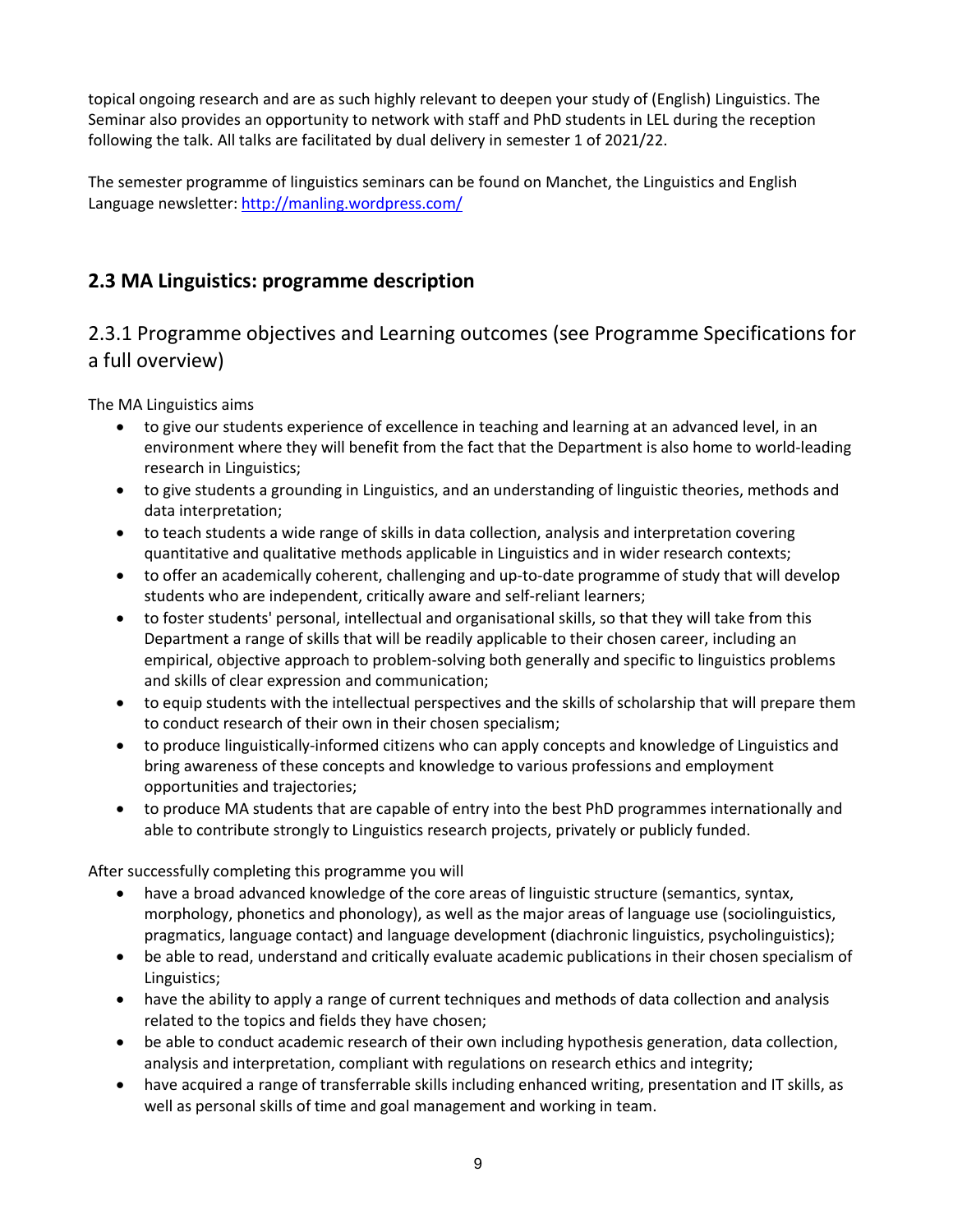#### 2.3.2 Structure of the Programme (full-time and part-time)

A full MA programme includes 180 credits. 120 of these are taken up by taught units and the remaining 60 are awarded to the Dissertation. All taught units in this MA are worth 15 credits.

| <b>MA Linguistics</b><br>180 credits      |                                            |                     |
|-------------------------------------------|--------------------------------------------|---------------------|
| Taught units<br>120 credits               |                                            | <b>Dissertation</b> |
| Compulsory and core units<br>(75 credits) | Optional free choice units<br>(45 credits) | 60 credits          |

The **5 core units (5 x 15 credits)** include:

- **compulsory unit developing research skills in Linguistics (1 x 15 credits)**: LELA60000 Research Methods
- **compulsory units introducing areas of linguistic study (2 x 15 credits):** LELA70041 Introduction to Grammatical Theory and LELA70061 Phonetics and Phonology
- **core units introducing areas of linguistic study (2 x 15 credits)**: choose at least two out of: LELA62021 Semantics and Pragmatics, LELA70232 The Sociolinguistics of English and LELA60082 Psycholinguistics.

**Three optional/free choice units (3 x 15 credits)** (the core unit that has not been selected to fulfil the MA requirements can be selected as an option).

**Full-time students** take the programme over 12 months. The taught course units are completed over 2 semesters. The Dissertation is completed during the summer for submission in early September (the deadline is set by the School).

**Part-time students** spread the taught course units over 2 years, taking 60 credits of taught course units in each year. In year 1, they take LELA60000, at least 1 other compulsory/core unit, and at least 1 optional/free choice unit. In year 2, they take, the remaining taught units. Like all students, over the two years of the programme part-time students take LELA70041 Introduction to Grammatical Theory and LELA70061 Phonetics and Phonology, and at least two out of the core course units listed above. Part-time students complete the Dissertation in the summer of their second year.

#### **2.4 Course units and course unit selection procedures**

#### 2.4.1 Procedures for course unit selection

At the start of the academic year, you will be invited to **meet with the Programme Director to put together your course unit selection**. Before this meeting, you should read the following guidelines and make a provisional selection following these guidelines.

The idea is that you and the Programme Director put together a coherent programme that focuses on the areas of Linguistics that you are most interested in. The programme structure allows for flexibility in terms of topics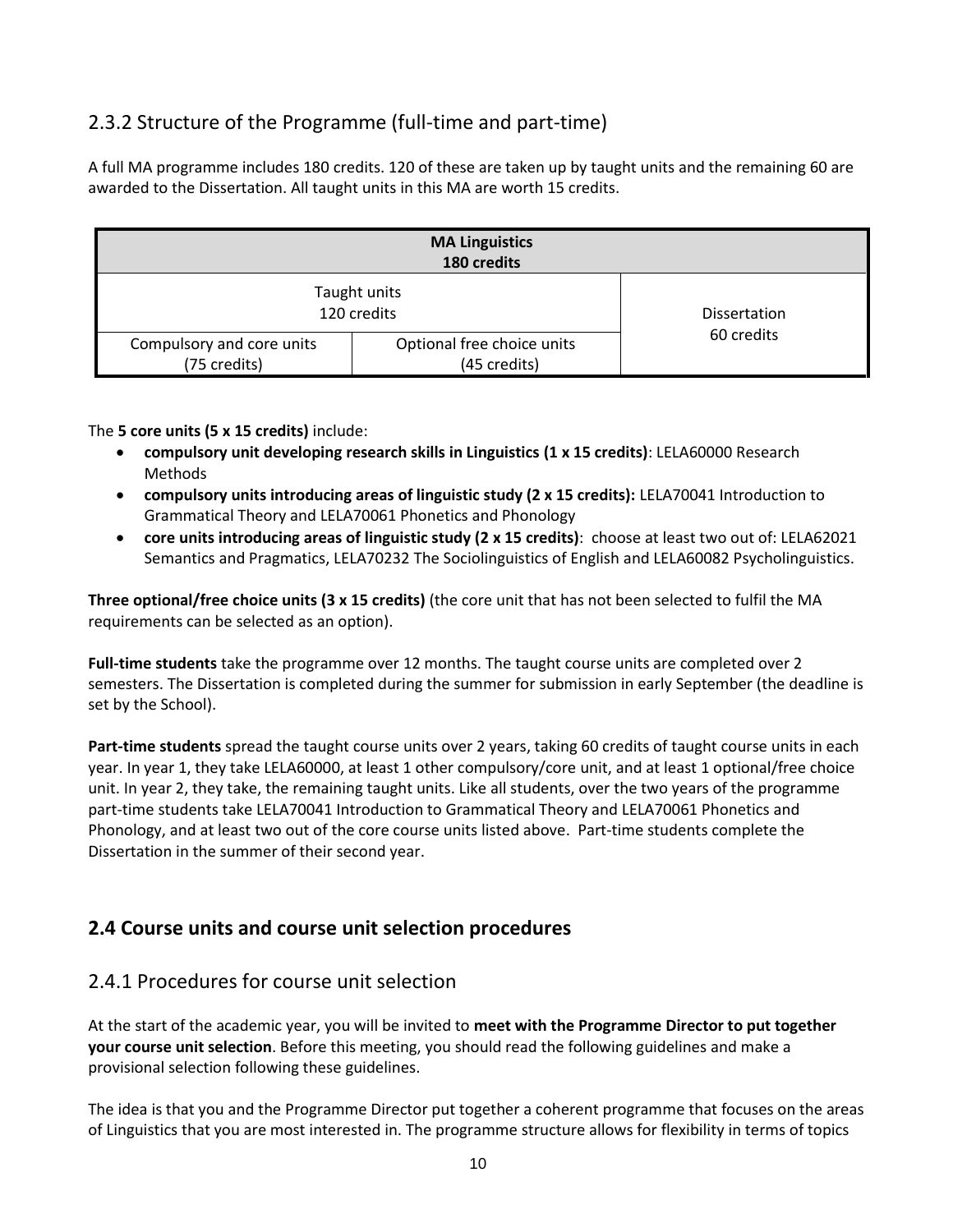by adding Enhanced level 3 course units and Directed Readings as options and in terms of your prior training by providing the possibility to waive core units.

#### *2.4.1.1 General advice on course unit selection*

You are strongly advised to take **an equal number of taught course unit credits (that is 60) in semester 1 and in semester 2** to balance your workload. Concretely this means:

| Semester 1                                   | Semester 2         |  |
|----------------------------------------------|--------------------|--|
| LELA60000 Research Methods                   |                    |  |
| LELA70041 Introduction to Grammatical Theory |                    |  |
| <b>LELA70061 Phonetics and Phonology</b>     |                    |  |
| 1 or 2 more unit(s)*                         | 3 or 4 more units* |  |

\*Recall that you must take at least two of the following during the academic year (unless this requirement is waived as per 2.4.1.3):

LELA62021 Semantics and Pragmatics LELA70232 The Sociolinguistics of English LELA60082 Psycholinguistics

#### *2.4.1.2 Optional/free choice course units*

The optional course units can be selected from four sets of course units.

- Set 1: Those core units that you have not selected as mandatory units
- Set 2: Enhanced level-3 units
- Set 3: Directed Readings (to be arranged individually with the relevant member of staff, subject to their availability and approval by Head of Department)
- Set 4: Units from other MA programmes in SALC (subject to availability and approval by the Programme Director)

In section 2.4.2 you can find a list of the core units and the Enhanced level-3 course units, as well as some examples of Direct Readings which have been run in the past years. You can find information on the course units in other programmes on the SALC website.

Please note that **enhanced level-3 units may have pre-requisites**: this means that they require that you have taken a certain lower-level course unit or a course unit equivalent to it during your BA. If you want to take an enhanced level 3 unit in semester 2 that has a pre-requisite you have not taken during your previous studies, it may be possible to arrange the auditing of a unit or a Directed Reading in semester 1 (if the relevant member of staff is available), which will be accepted as that pre-requisite. You can ask the Programme Director for information about pre-requisites and possible ways to satisfy them when you meet with him.

#### *2.4.1.3 Replacing core units*

If you have already taken units equivalent to two or three out of compulsory/core units for Linguistics during your previous study, it is possible to replace that unit/those units with other course units selected from the same pool as your optional free choice units.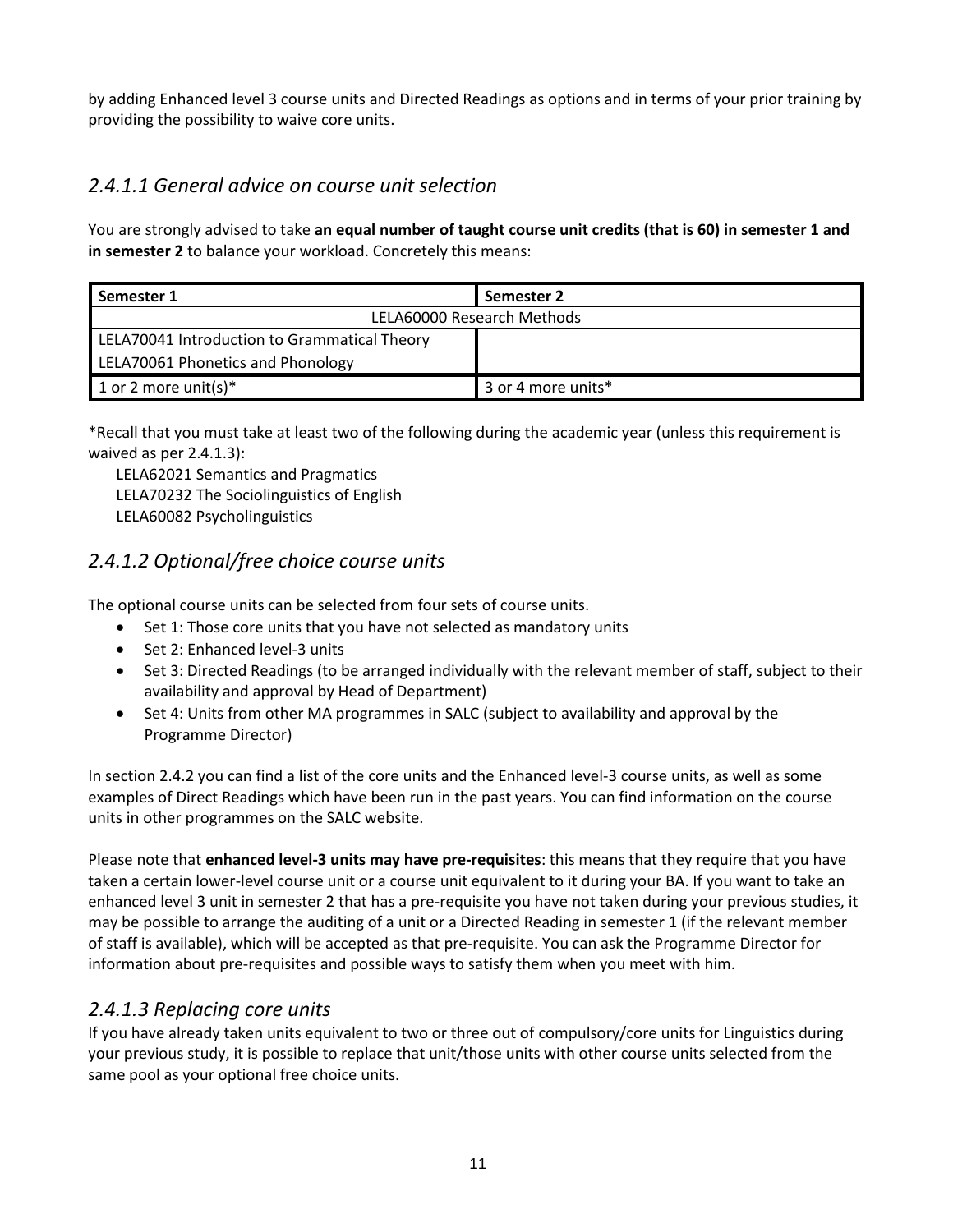Waiving of core units is at the discretion of the Programme Director and he will ask for evidence showing that you have covered all aspects of the course units in question. For example, to waive LELA70061 Phonetics and Phonology, you should have taken advanced introductory courses in phonetics and in phonology.

### 2.4.2 List of compulsory/core units and MA-specific or enhanced level 3 course units offered in 2021-2022 (see individual Course Unit Descriptor for a full description)

Each course unit is identified by its course unit ID. This ID includes 4 letters identifying the subject area (or department), e.g. LELA for Linguistics and English Language, followed by 5 numbers. The final number in the sequence is always a 1 or a 2. This number corresponds to the semester in which the unit will be taught. If the final number is 0 the unit is taught over both semesters.

#### *2.4.2.1 Compulsory/core course units and other MA specific units*

| LELA60000 Research Methods in Linguistics |                                                                                                                                                                                                                                                                                                                                                                                                                                                                                                        |
|-------------------------------------------|--------------------------------------------------------------------------------------------------------------------------------------------------------------------------------------------------------------------------------------------------------------------------------------------------------------------------------------------------------------------------------------------------------------------------------------------------------------------------------------------------------|
| <b>Description</b>                        | This course is designed to equip you with advanced skills in conducting and presenting<br>linguistic research. The focus is on critical reading of literature, on methods of data<br>collection, on the relationship between empirical evidence and theoretical models, and<br>on conventions and strategies in presenting and writing up linguistic research. Also<br>covered are ethical issues in working with and managing data from human subjects and<br>an introduction to statistical methods. |
| Convenor                                  | Julio Villa-García                                                                                                                                                                                                                                                                                                                                                                                                                                                                                     |
| Assessment                                | 4 pieces of coursework (2 set exercises and 2 short essays)                                                                                                                                                                                                                                                                                                                                                                                                                                            |

| <b>LELA70041 Introduction to Grammatical Theory</b> |                                                                                                                                                                                                                                                                                                                                                                                                                                                                                                                                                      |  |
|-----------------------------------------------------|------------------------------------------------------------------------------------------------------------------------------------------------------------------------------------------------------------------------------------------------------------------------------------------------------------------------------------------------------------------------------------------------------------------------------------------------------------------------------------------------------------------------------------------------------|--|
| <b>Description</b>                                  | The aim of this course unit is to lay the foundations of grammatical theory for members<br>of MA/Diploma programmes who have little or no previous experience of linguistics, or<br>whose skills are outdated. Drawing on constructions from a variety of languages<br>including English, it seeks to cover the basic concepts that underlie the modern study of<br>grammar. The perspective adopted is issue-based and largely theoretically neutral. It<br>thus makes a natural companion to course units in linguistic typology. It also sets the |  |

|            | scene for further study into specific approaches to formal syntax.                   |  |
|------------|--------------------------------------------------------------------------------------|--|
| l Convenor | Julio Villa-García                                                                   |  |
| Assessment | 1 piece of coursework (presentation or problem set) + final exam in the January exam |  |
|            | period                                                                               |  |

| <b>LELA70061 Phonetics and Phonology</b> |                                                                                                                                                                                                                                                                                                                      |
|------------------------------------------|----------------------------------------------------------------------------------------------------------------------------------------------------------------------------------------------------------------------------------------------------------------------------------------------------------------------|
| <b>Description</b>                       | This course unit introduces students to foundational concepts and basic analytical skills<br>in phonology and phonetics. Students will learn about the principles of speech<br>production and perception, how to transcribe a variety of speech sounds, as well as the<br>methods involved in phonological analysis. |
| l Convenor                               | Patrycja Strycharczuk and Donald Morrison                                                                                                                                                                                                                                                                            |
| Assessment                               | 1 practical exam + 1 final essay                                                                                                                                                                                                                                                                                     |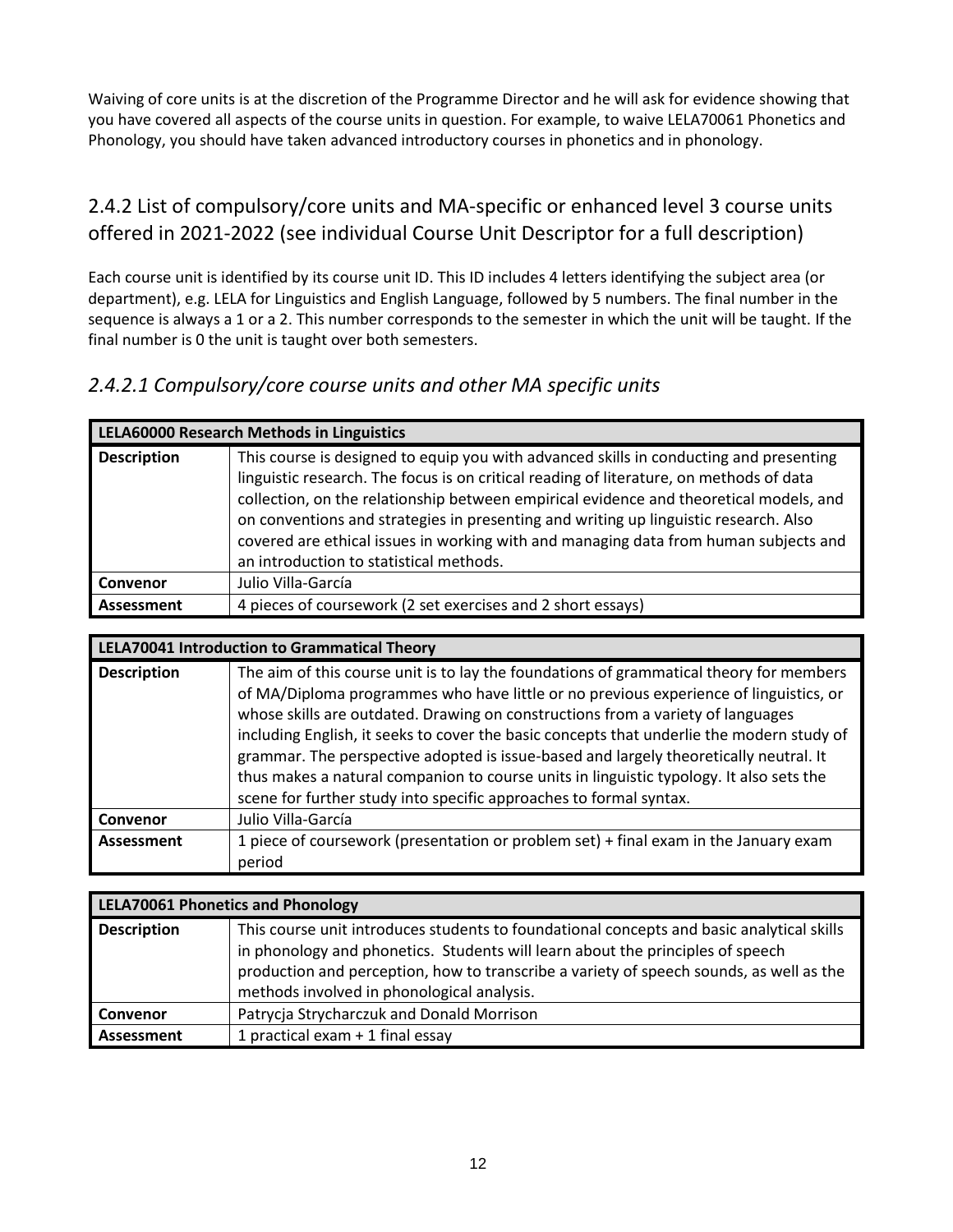| <b>LELA62021 Semantics and Pragmatics</b> |                                                                                                                                                                                                                                                                                                                                                                                                                                                                                                                                                                                                                  |
|-------------------------------------------|------------------------------------------------------------------------------------------------------------------------------------------------------------------------------------------------------------------------------------------------------------------------------------------------------------------------------------------------------------------------------------------------------------------------------------------------------------------------------------------------------------------------------------------------------------------------------------------------------------------|
| <b>Description</b>                        | This is a course unit in the study of meaning. We explore semantics, in the truth-<br>conditional, model-theoretic perspective, in the tradition of work by Richard Montague,<br>and pragmatics, in the spirit of H. Paul Grice. Phenomena discussed include<br>presuppositions, adjectival modification, relative clauses, quantificational determiners,<br>scope ambiguities, free and bound variables, and implicatures. The course unit draws on<br>lecture notes, Irene Heim & Angelika Kratzer (1998)'s textbook Semantics in Generative<br>Grammar, and Stephen C. Levinson (1983)'s Pragmatics textbook. |
| Convenor                                  | Vera Hohaus                                                                                                                                                                                                                                                                                                                                                                                                                                                                                                                                                                                                      |
| <b>Assessment</b>                         | Three assignments with problem sets weighted at 20, 30 and 50 percent respectively.                                                                                                                                                                                                                                                                                                                                                                                                                                                                                                                              |

| LELA70232 The Sociolinguistics of English |                                                                                                                                                                                                                                                                                                                                                                                                                                                                                                                                                                                                                                                                |
|-------------------------------------------|----------------------------------------------------------------------------------------------------------------------------------------------------------------------------------------------------------------------------------------------------------------------------------------------------------------------------------------------------------------------------------------------------------------------------------------------------------------------------------------------------------------------------------------------------------------------------------------------------------------------------------------------------------------|
| <b>Description</b>                        | The course introduces students to the quantitative study of linguistic variation and<br>change, also known as variationist sociolinguistics. The focus is on variation and changes<br>currently occurring in English. A number of classic studies in the field are reviewed, and<br>quantitative methods are used to account for the role of linguistic and extra-linguistic<br>factors, such as socio-economic status, gender, age, ethnicity, and region. The course<br>includes data collection by students, multivariate statistical analysis, and provides a<br>foundation for postgraduate work in variationist sociolinguistics and urban dialectology. |
| Convenor                                  | Maciej Baranowski                                                                                                                                                                                                                                                                                                                                                                                                                                                                                                                                                                                                                                              |
| Assessment                                | Research Paper 3500 words (85%); presentation (5%), 20 minutes; quantitative analysis<br>assignment (10%)                                                                                                                                                                                                                                                                                                                                                                                                                                                                                                                                                      |

| LELA60082 Psycholinguistics |                                                                                                                                                                                                                                                                                                                                                                                                                                                                                                                                                                                                          |
|-----------------------------|----------------------------------------------------------------------------------------------------------------------------------------------------------------------------------------------------------------------------------------------------------------------------------------------------------------------------------------------------------------------------------------------------------------------------------------------------------------------------------------------------------------------------------------------------------------------------------------------------------|
| <b>Description</b>          | This course unit will cover a host of topics at the interface between linguistics and<br>psychology. More specifically, it will allow students to engage critically with non-human<br>communication, speech perception, word recognition and reading, speech and language<br>production, processing of syntax and semantics, first language acquisition, bilingualism<br>and speech and language disorders. Students will be presented with theoretical models<br>and experimental paradigms used in the field while being given the opportunity to<br>explore the relationship between data and theory. |
| Convenor                    | Wendell Kimper                                                                                                                                                                                                                                                                                                                                                                                                                                                                                                                                                                                           |
| Assessment                  | Presentation with handout (max. 800 words) (25%); 3,500-word essay (75%)                                                                                                                                                                                                                                                                                                                                                                                                                                                                                                                                 |

| LELA74012 Language Acquisition and Language Learners |                                                                                                                                                                                                                                                                                                                                                                                                        |
|------------------------------------------------------|--------------------------------------------------------------------------------------------------------------------------------------------------------------------------------------------------------------------------------------------------------------------------------------------------------------------------------------------------------------------------------------------------------|
| <b>Description</b>                                   | This course unit explores the links between Academic and General English language<br>teaching and linguistic theories and methods, by exploring classroom practice and<br>reflecting on students' prior experiences of language learning. In particular, it focuses on<br>the relationships between these teaching settings and pragmatics, systemic functional<br>linguistics and corpus linguistics. |
| Convenor                                             | <b>Rob Marks</b>                                                                                                                                                                                                                                                                                                                                                                                       |
| Assessment                                           | Written piece (critique of teaching material or lesson plan) (70%) + reflective<br>presentation (30%)                                                                                                                                                                                                                                                                                                  |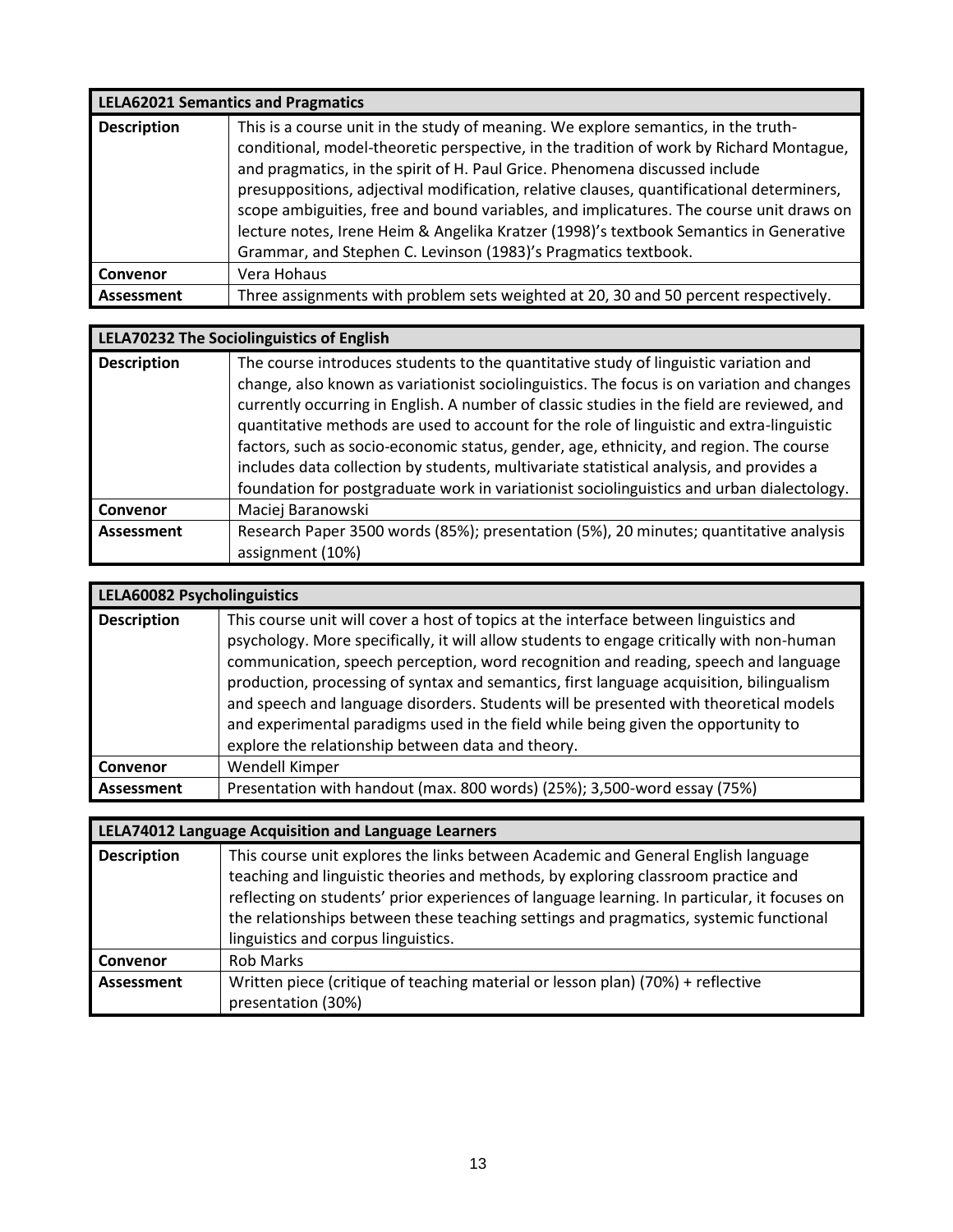### *2.4.2.2 Enhanced level-3 course units*

For each of the following course units, you can find a short summary as well as an indication of which subfield of Linguistics the course unit is concerned with and an indication whether the primary focus is on English. These indications can help you create a course unit selection that focusses on one subfield (e.g. sociolinguistics, phonetics and phonology, syntax, historical linguistics, etc.) or on English.

| LELA60671 Topics in Language Development |                                                                                                                                                                                                                                                                                                                                                                                                                                                                                                                                                                                                                                                                                                                                                                                                                                                  |
|------------------------------------------|--------------------------------------------------------------------------------------------------------------------------------------------------------------------------------------------------------------------------------------------------------------------------------------------------------------------------------------------------------------------------------------------------------------------------------------------------------------------------------------------------------------------------------------------------------------------------------------------------------------------------------------------------------------------------------------------------------------------------------------------------------------------------------------------------------------------------------------------------|
| Enhanced version of LELA30671            |                                                                                                                                                                                                                                                                                                                                                                                                                                                                                                                                                                                                                                                                                                                                                                                                                                                  |
| <b>Description</b>                       | The study of child language development is a fascinating area of research with<br>implications for both linguistic theory and applied contexts. In this course we will focus<br>on four specific aspects of child language development in depth: the acquisition of<br>syntax, the role of the environment and interaction in language development, language<br>development and education, and atypical language development. We will discuss and<br>evaluate competing theories of language development and critically evaluate current<br>research within the four areas outlined above. The course will contain a practical<br>component in which you will have the opportunity to use child language research tools to<br>conduct your own research on corpus data. The analysis will involve quantitative data<br>and statistical analysis. |
| Convenor                                 | Thea Cameron Faulkner                                                                                                                                                                                                                                                                                                                                                                                                                                                                                                                                                                                                                                                                                                                                                                                                                            |
| <b>Assessment</b>                        | 4000 words research report (100%)                                                                                                                                                                                                                                                                                                                                                                                                                                                                                                                                                                                                                                                                                                                                                                                                                |

### **LELA70522 The Study of a Speech Community: Manchester English**

| Enhanced version of LELA30522 |                                                                                                                                                                                                                                                                                                                                                                                                                                                                                                                                                                                                                                                                                                                                                                                                                                                                               |
|-------------------------------|-------------------------------------------------------------------------------------------------------------------------------------------------------------------------------------------------------------------------------------------------------------------------------------------------------------------------------------------------------------------------------------------------------------------------------------------------------------------------------------------------------------------------------------------------------------------------------------------------------------------------------------------------------------------------------------------------------------------------------------------------------------------------------------------------------------------------------------------------------------------------------|
| <b>Description</b>            | The course introduces students to the practice of quantitative sociolinguistics and urban<br>dialectology. Students, working in groups of four, conduct sociolinguistic interviews with<br>Mancunians of different ages and socio-economic backgrounds in different parts of the<br>city (or online). They study their speech patterns, coding the speech data and analysing it<br>statistically, and write research papers describing stable phonological variation and<br>tracing sound change in progress in the dialect. Data coding and training in statistics<br>conducted in class will focus is on consonantal variables, such as T-glottalling, and H-<br>dropping, but students are free to engage with their own projects for the final paper. The<br>course provides a foundation for MA and PhD dissertation work in sociolinguistics and<br>urban dialectology. |
| <b>Convenor</b>               | Maciej Baranowski                                                                                                                                                                                                                                                                                                                                                                                                                                                                                                                                                                                                                                                                                                                                                                                                                                                             |
| <b>Pre-requisites</b>         | A course unit in phonetics (e.g. LELA70062 Phonetics and Phonology) and in                                                                                                                                                                                                                                                                                                                                                                                                                                                                                                                                                                                                                                                                                                                                                                                                    |
|                               | sociolinguistics - contact course unit convenor if in doubt                                                                                                                                                                                                                                                                                                                                                                                                                                                                                                                                                                                                                                                                                                                                                                                                                   |
| Assessment                    | Research paper (90%), 3750 words; quantitative analysis assignment (10%).                                                                                                                                                                                                                                                                                                                                                                                                                                                                                                                                                                                                                                                                                                                                                                                                     |
| <b>Subfields</b>              | Sociolinguistics, Phonetics, English                                                                                                                                                                                                                                                                                                                                                                                                                                                                                                                                                                                                                                                                                                                                                                                                                                          |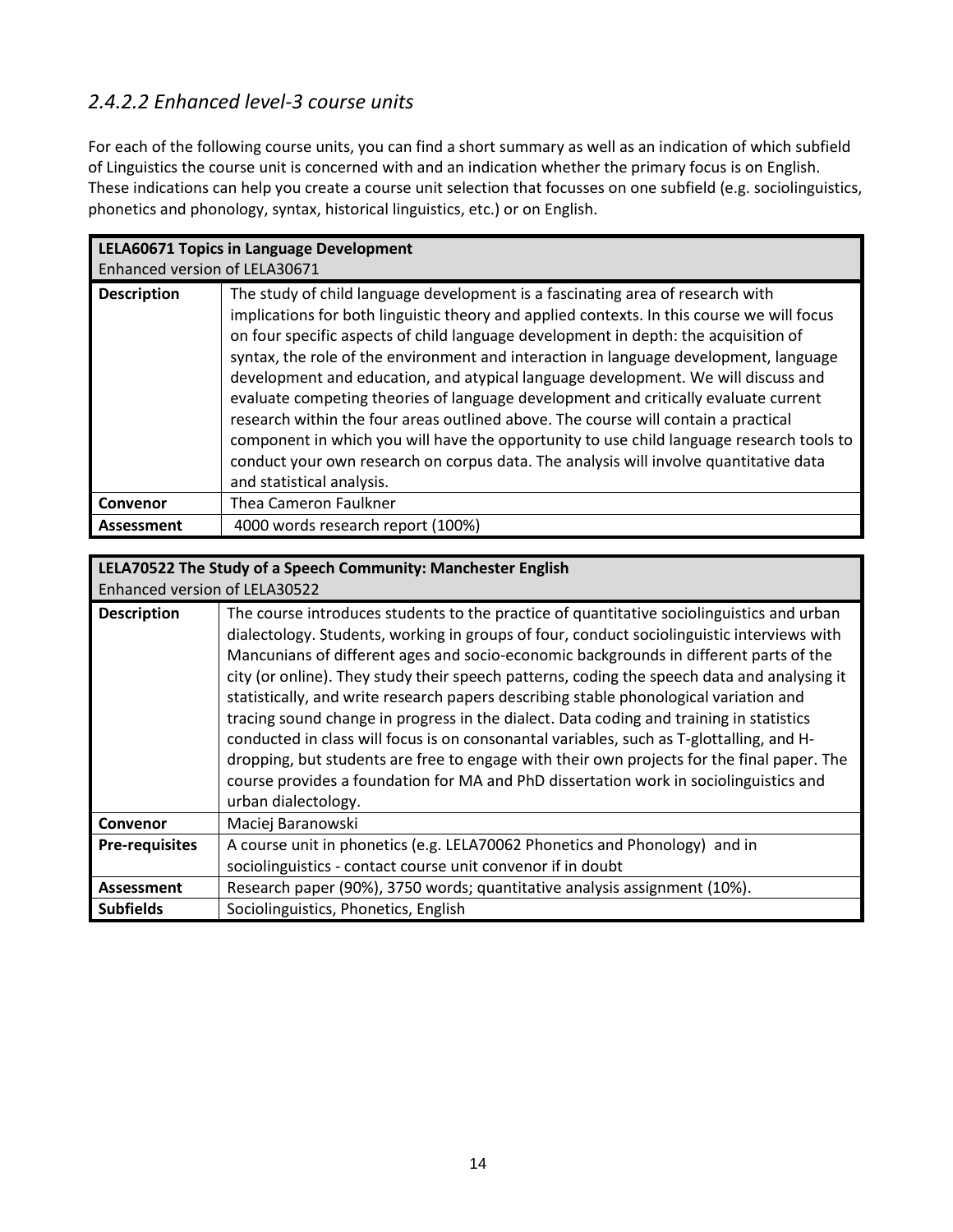## **LELA62001 Romance Linguistics**

| Enhanced version of LELA32001 |                                                                                                                                                                                                                                                                                                                                                                                                                                                                                                                                                                                                                                                                                                                                                                                                                                                                                                                                                            |
|-------------------------------|------------------------------------------------------------------------------------------------------------------------------------------------------------------------------------------------------------------------------------------------------------------------------------------------------------------------------------------------------------------------------------------------------------------------------------------------------------------------------------------------------------------------------------------------------------------------------------------------------------------------------------------------------------------------------------------------------------------------------------------------------------------------------------------------------------------------------------------------------------------------------------------------------------------------------------------------------------|
| Description                   | This course unit introduces students to the typology and classification of the Romance<br>languages and to their principal grammatical structures. Particular emphasis is placed on<br>smaller and lesser-known Romance languages, their relation to a major Romance<br>language, their distinct structural properties, and their sociolinguistic and political status.<br>Students are expected to conduct independent research on a smaller or lesser-known<br>Romance language, investigating, on the one hand, its socio-political status and, on the<br>other hand, one feature of its grammar or a cluster of such features. Students will<br>develop a critical understanding of the principal typological properties of Romance and of<br>the relationship between the major and smaller Romance languages. Students will also<br>become familiar with issues in linguistic identity, language documentation and<br>description, and dialectology. |
| Convenor                      | Delia Bentley                                                                                                                                                                                                                                                                                                                                                                                                                                                                                                                                                                                                                                                                                                                                                                                                                                                                                                                                              |
| <b>Pre-requisites</b>         | Students must be able to read at least one Romance language fluently to take this                                                                                                                                                                                                                                                                                                                                                                                                                                                                                                                                                                                                                                                                                                                                                                                                                                                                          |
|                               | course.                                                                                                                                                                                                                                                                                                                                                                                                                                                                                                                                                                                                                                                                                                                                                                                                                                                                                                                                                    |
| <b>Assessment</b>             | 4,000-word essay                                                                                                                                                                                                                                                                                                                                                                                                                                                                                                                                                                                                                                                                                                                                                                                                                                                                                                                                           |

### **LELA70031 Topics in the Study of Meaning in English**

| Enhanced version of LELA30031 |                                                                                                                                                                                                                                                                                                                                                                                                                                                                                                                                                                               |
|-------------------------------|-------------------------------------------------------------------------------------------------------------------------------------------------------------------------------------------------------------------------------------------------------------------------------------------------------------------------------------------------------------------------------------------------------------------------------------------------------------------------------------------------------------------------------------------------------------------------------|
| <b>Description</b>            | This course unit will allow students to engage directly with the research literature on<br>some of the core phenomena in the study of meaning and learn about different<br>theoretical and empirical approaches in semantics and pragmatics. Possible topics, to be<br>decided on in consultation with the students, include quantificational determiners like<br>EVERY, presuppositions and implicatures, tense and aspect, modal expressions such as<br>SHOULD and MUST, focus-sensitive particles like ONLY, and comparison constructions<br>such as THE HIGHEST MOUNTAIN. |
| Convenor                      | Vera Hohaus                                                                                                                                                                                                                                                                                                                                                                                                                                                                                                                                                                   |
| <b>Pre-requisites</b>         | Students must have some background in semantic theory and must take LELA62021<br>"Semantics and Pragmatics" as a co-requisite                                                                                                                                                                                                                                                                                                                                                                                                                                                 |
| Assessment                    | Mid-term assignment (30%), a final essay (70%) and a formative presentation.                                                                                                                                                                                                                                                                                                                                                                                                                                                                                                  |
| <b>Subfields</b>              | Semantics, pragmatics, English language                                                                                                                                                                                                                                                                                                                                                                                                                                                                                                                                       |

### **LELA70291 Language Contact**

| the company of the company of the company of | 北京 しょうしょう オートアーティング きょうし |
|----------------------------------------------|--------------------------|
| Enhanced version of LELA30291                |                          |

| <b>Description</b>    | This module provides an introduction to the study of language contact both as a process<br>(the processing of different languages by multilingual individuals) and as a result<br>(observed language change over time as a result of multilingual language use). Both<br>aspects will be discussed on the basis of a range of case studies involving languages |
|-----------------------|----------------------------------------------------------------------------------------------------------------------------------------------------------------------------------------------------------------------------------------------------------------------------------------------------------------------------------------------------------------|
|                       | from around the world and different scenarios of multilingualism.                                                                                                                                                                                                                                                                                              |
| Convenor              | Eva Schultze-Berndt                                                                                                                                                                                                                                                                                                                                            |
| <b>Pre-requisites</b> | <b>None</b>                                                                                                                                                                                                                                                                                                                                                    |
| Assessment            | 2 pieces of coursework: (group) presentation + final essay                                                                                                                                                                                                                                                                                                     |
| <b>Subfields</b>      |                                                                                                                                                                                                                                                                                                                                                                |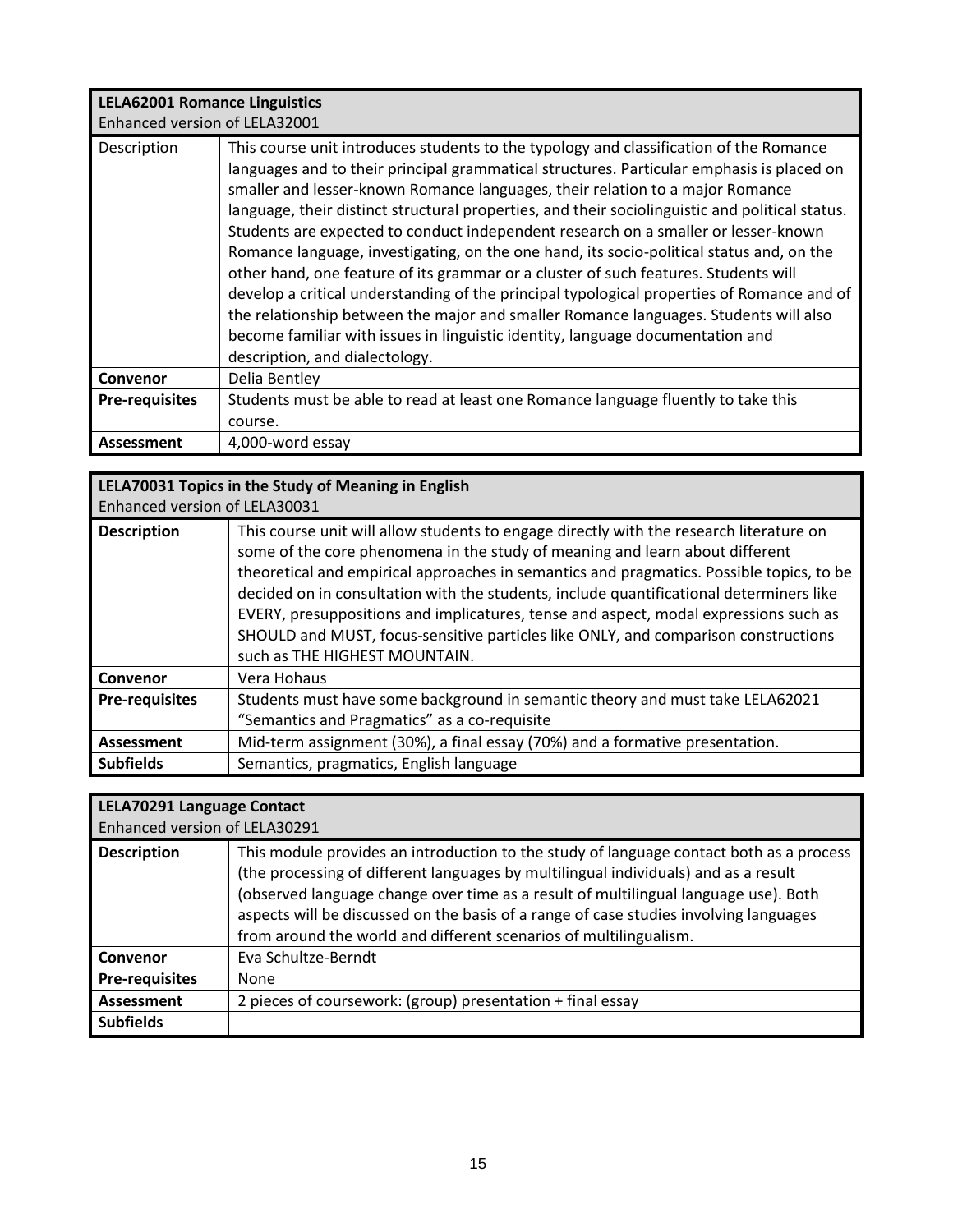| <b>LELA71632 Forensic Linguistics</b><br>Enhanced version of LELA31632 |                                                                                                                                                                                                                                                                                                                                                                                                                                                                                                                                                                                                                                                                                                                                                                                                                                                                                                             |
|------------------------------------------------------------------------|-------------------------------------------------------------------------------------------------------------------------------------------------------------------------------------------------------------------------------------------------------------------------------------------------------------------------------------------------------------------------------------------------------------------------------------------------------------------------------------------------------------------------------------------------------------------------------------------------------------------------------------------------------------------------------------------------------------------------------------------------------------------------------------------------------------------------------------------------------------------------------------------------------------|
| <b>Description</b>                                                     | This course introduces students to forensic linguistics and, more specifically, to the<br>investigative applications of linguistics to provide evidence regarding questioned<br>authorship. When questioned texts are involved in an investigation, a linguist can be<br>called to provide evidence regarding matters related to its authorship, such as who<br>among a set of suspect is the most likely author of the text, or what demographic<br>background can characterise the anonymous author. The use of linguistic knowledge and<br>methods can provide these answers and the aim of the course is to demonstrate how this<br>can be done. Through the use of lectures and tutorials, the course will develop the<br>theoretical and applied knowledge for the students to carry out forensic linguistic analysis<br>work on real cases and to understand individuality in linguistic production. |
| Convenor                                                               | Andrea Nini                                                                                                                                                                                                                                                                                                                                                                                                                                                                                                                                                                                                                                                                                                                                                                                                                                                                                                 |
| <b>Pre-requisites</b>                                                  | Previous knowledge of corpus linguistics and sociolinguistics (*to be discussed with the                                                                                                                                                                                                                                                                                                                                                                                                                                                                                                                                                                                                                                                                                                                                                                                                                    |
|                                                                        | module convenor*)                                                                                                                                                                                                                                                                                                                                                                                                                                                                                                                                                                                                                                                                                                                                                                                                                                                                                           |
| <b>Assessment</b>                                                      | 2 pieces of coursework (group presentation + final (research) essay)                                                                                                                                                                                                                                                                                                                                                                                                                                                                                                                                                                                                                                                                                                                                                                                                                                        |
| <b>Subfields</b>                                                       | Forensic Linguistics, Sociolinguistics, Stylistics, English                                                                                                                                                                                                                                                                                                                                                                                                                                                                                                                                                                                                                                                                                                                                                                                                                                                 |

| <b>LELA70331 Computational linguistics</b> |                                                                                                                                                                                                                                                                                                                                                                                                                                                                                                                                                                                                                                                                                                                                                                                          |  |  |
|--------------------------------------------|------------------------------------------------------------------------------------------------------------------------------------------------------------------------------------------------------------------------------------------------------------------------------------------------------------------------------------------------------------------------------------------------------------------------------------------------------------------------------------------------------------------------------------------------------------------------------------------------------------------------------------------------------------------------------------------------------------------------------------------------------------------------------------------|--|--|
| Enhanced version of LELA32051              |                                                                                                                                                                                                                                                                                                                                                                                                                                                                                                                                                                                                                                                                                                                                                                                          |  |  |
| <b>Description</b>                         | This course unit will provide an introduction to the field of computer natural language<br>processing (NLP). It will introduce technologies for representing word meaning,<br>performing syntactic analysis of sentences, composing sentence meanings, translating<br>between languages and conducting human-machine conversation. We will focus in<br>particular on ways in which linguistic theory is useful in performing each of these tasks,<br>and conversely how decades of experience in building such systems can inform linguistic<br>theory. Students will acquire a basic knowledge of the Python programming language,<br>and gain experience of building the kinds of models that are deployed in real-world<br>technologies. No prior programming experience is required. |  |  |
| Convenor                                   | Colin Bannard                                                                                                                                                                                                                                                                                                                                                                                                                                                                                                                                                                                                                                                                                                                                                                            |  |  |
| <b>Pre-requisites</b>                      | A foundational unit in morphology and syntax, e.g. LELA70041 Introduction to                                                                                                                                                                                                                                                                                                                                                                                                                                                                                                                                                                                                                                                                                                             |  |  |
|                                            | Grammatical Theory (co-requisite)                                                                                                                                                                                                                                                                                                                                                                                                                                                                                                                                                                                                                                                                                                                                                        |  |  |
| <b>Assessment</b>                          | Exam + piece of coursework                                                                                                                                                                                                                                                                                                                                                                                                                                                                                                                                                                                                                                                                                                                                                               |  |  |
| <b>Subfields</b>                           | <b>Computational linguistics</b>                                                                                                                                                                                                                                                                                                                                                                                                                                                                                                                                                                                                                                                                                                                                                         |  |  |

| <b>LELA60962 Historical Syntax</b><br>Enhanced version of LELA30962 |                                                                                                                                                                                                                                                                                                                                                                                                                                                                                                                                                               |  |  |
|---------------------------------------------------------------------|---------------------------------------------------------------------------------------------------------------------------------------------------------------------------------------------------------------------------------------------------------------------------------------------------------------------------------------------------------------------------------------------------------------------------------------------------------------------------------------------------------------------------------------------------------------|--|--|
| <b>Description</b>                                                  | Syntax is often thought of as being one of the more stable areas of any language.<br>Nevertheless, syntactic change frequently occurs. This course aims to provide students<br>with the means to investigate it, drawing for the most part on data from the history of<br>English. Key questions include: How do we analyse the syntax of dead languages without<br>access to judgement data? Why does syntax change? Is syntactic change a 'random<br>walk', or does it follow fixed pathways? To what extent does syntactic theory shed light<br>on change? |  |  |
| Convenor                                                            | <b>Richard Zimmermann</b>                                                                                                                                                                                                                                                                                                                                                                                                                                                                                                                                     |  |  |
| <b>Pre-requisites</b>                                               | No formal pre-requisite, but some background knowledge of either historical linguistics<br>or syntax or both is desirable in order to get the most out of this course $-$ if in doubt,<br>please consult with the course unit tutor.                                                                                                                                                                                                                                                                                                                          |  |  |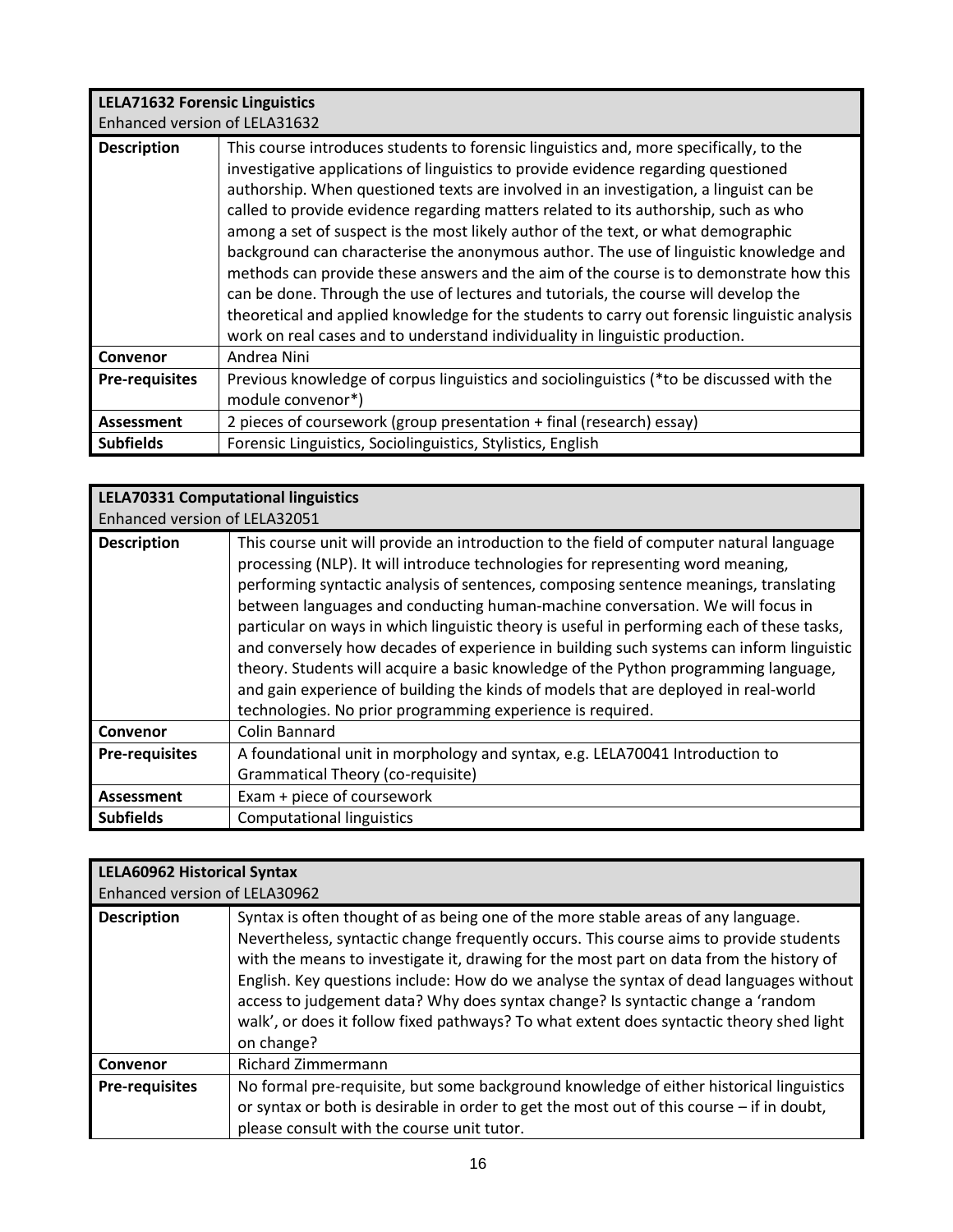| Assessment       | 2 pieces of coursework: presentation of research article + final (research) essay |
|------------------|-----------------------------------------------------------------------------------|
| <b>Subfields</b> | Syntax, historical linguistics, English                                           |

| <b>LELA60222 Experimental Phonetics</b><br>Enhanced version of LELA32022 |                                                                                                                                                                                                                                                                                                                                                                                                                                                                                                                                                                                                                                                                                                                                                              |  |  |
|--------------------------------------------------------------------------|--------------------------------------------------------------------------------------------------------------------------------------------------------------------------------------------------------------------------------------------------------------------------------------------------------------------------------------------------------------------------------------------------------------------------------------------------------------------------------------------------------------------------------------------------------------------------------------------------------------------------------------------------------------------------------------------------------------------------------------------------------------|--|--|
| <b>Description</b>                                                       | This course unit is a hands-on exploration of the production and perception of speech<br>sounds, with a focus on experimental methodology. We'll cover the basic principles<br>governing the relationship between articulation and acoustics, looking at the source of<br>sound waves in the larynx and how that sound source is shaped by the vocal tract.<br>Students will learn how to measure a variety of acoustic properties of speech, and how<br>those measurements can be used as a tool to investigate questions in phonology,<br>sociolinguistics, and second language acquisition. We'll also explore how speech sound<br>are perceived, and what factors influence the relationship between the acoustic signal<br>and what the listener hears. |  |  |
| Convenor                                                                 | Wendell Kimper                                                                                                                                                                                                                                                                                                                                                                                                                                                                                                                                                                                                                                                                                                                                               |  |  |
| <b>Pre-requisites</b>                                                    | LELA70061 or equivalent                                                                                                                                                                                                                                                                                                                                                                                                                                                                                                                                                                                                                                                                                                                                      |  |  |
| Assessment                                                               | Project (100%); formative coursework exercises                                                                                                                                                                                                                                                                                                                                                                                                                                                                                                                                                                                                                                                                                                               |  |  |
| <b>Subfields</b>                                                         | Phonetics, experimental methods                                                                                                                                                                                                                                                                                                                                                                                                                                                                                                                                                                                                                                                                                                                              |  |  |

| LELA60752 Language Policy and Planning (to be confirmed whether this will run)<br>Enhanced version of LELA30752 |                                                                                                                                                                                                                                                                                                                                                                                                                                                                                                                                                                                                                                                                                                   |  |  |
|-----------------------------------------------------------------------------------------------------------------|---------------------------------------------------------------------------------------------------------------------------------------------------------------------------------------------------------------------------------------------------------------------------------------------------------------------------------------------------------------------------------------------------------------------------------------------------------------------------------------------------------------------------------------------------------------------------------------------------------------------------------------------------------------------------------------------------|--|--|
| <b>Description</b>                                                                                              | This module aims to equip students with the key theoretical and practical concepts of<br>language policy and language planning. It will familiarise students with the processes by<br>which languages are promoted or discouraged, e.g. by governments, and what impacts<br>such choices have in areas such as education, minority languages, community<br>empowerment, linguistic human rights, access to health and nation building.<br>This course will introduce students to research methods in language policy and<br>planning, and students will learn to critically examine language policy and planning<br>strategies of different countries from the Global South and the Global North. |  |  |
| Convenor                                                                                                        | Serge Sagna                                                                                                                                                                                                                                                                                                                                                                                                                                                                                                                                                                                                                                                                                       |  |  |
| <b>Pre-requisites</b>                                                                                           | none                                                                                                                                                                                                                                                                                                                                                                                                                                                                                                                                                                                                                                                                                              |  |  |
| Assessment                                                                                                      | Essay evaluating a case of language policy/planning (100%)                                                                                                                                                                                                                                                                                                                                                                                                                                                                                                                                                                                                                                        |  |  |
| <b>Subfields</b>                                                                                                |                                                                                                                                                                                                                                                                                                                                                                                                                                                                                                                                                                                                                                                                                                   |  |  |

#### **2.5 LELA70000 Dissertation**

As part of their degree, students in the MA Linguistics are required to write a Dissertation of 12,000 to 15,000 words. The Dissertation includes original research that contributes to the field of Linguistics or English Linguistics. Usually, the dissertation topic will arise from and dovetail with the taught course units taken, but it can also derive from independent study.

#### 2.5.1 Dissertation timeline

- You are advised to start thinking about dissertation topics and potential supervisors (i.e. a member of staff with relevant expertise) in the course of the first semester.
- The dissertation module includes three lectures and one workshop.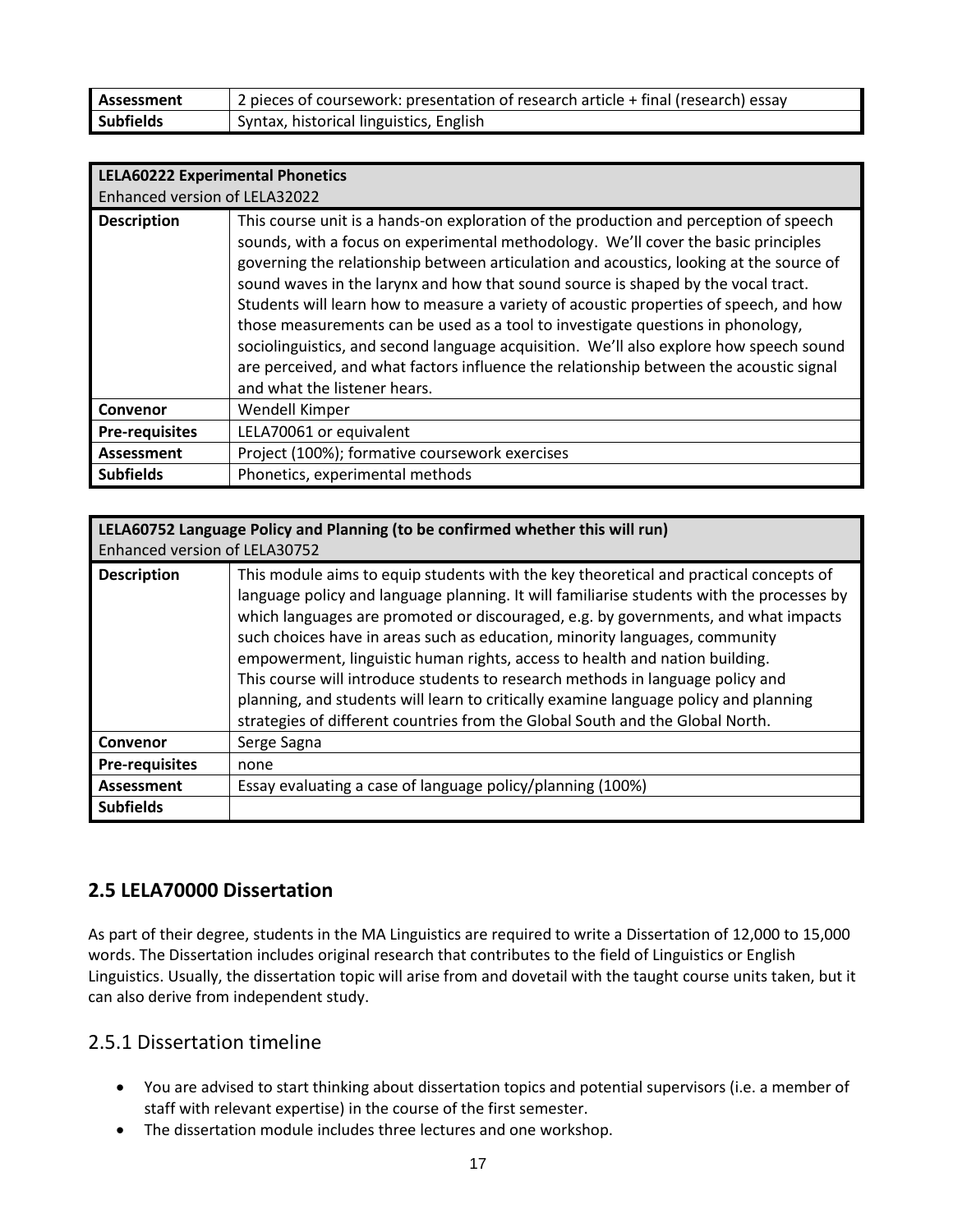- At the end of semester 1, a Dissertation Fair is organized, which is a get-together at which you can informally talk to possible supervisors about possible topics.
- The choice of topic and supervisor will be finalized in semester 2, when you have to submit a Dissertation Research Proposal.
- You will start your dissertation research in semester 2 and give an interim report on your research in the form of an Oral Presentation
- During the summer you will continue to work on your dissertation. You can submit a draft 3,000-word piece to your supervisor for feedback.
- Whilst students are not officially progressed to the dissertation until the Summer Exam Boards, students are permitted to work on the dissertation process well in advance of this. This is on the understanding that official progression to the dissertation is dependent upon successful completion of the taught stage of the MA, either at first attempt or by resit/resubmission in August

The Dissertation is submitted on Monday 5<sup>th</sup> September 2022

#### Summary of assessment

| Assessment task                        | Formative or | Length           | Weighting within    |
|----------------------------------------|--------------|------------------|---------------------|
|                                        | Summative    |                  | unit (if summative) |
| Research proposal                      | formative    | 1,500 words      |                     |
| Oral presentation                      | formative    | $15 \text{ min}$ |                     |
| Draft piece (submission deadline to be | formative    | 3,000 words      |                     |
| agreed with the supervisor)            |              |                  |                     |
| <b>Dissertation</b>                    | summative    | 12,000-15,000    | 100%                |
|                                        |              | words            |                     |

#### 2.5.2 Entry requirements for LELA70000 Dissertation

The Dissertation is a unit within the MA programme, LELA70000 Dissertation. In order to be allowed to start this unit, students must

- **pass the taught part of the programme** (full information on pass marks can be found in the SALC PGT handbook) and
- **have their Research Proposal accepted** by the proposed supervisor and the convenor of the dissertation module. You are advised to contact the proposed supervisor while developing the proposal in order to get informal feedback on the topic, research questions and methods. If the Research Proposal is not passed, students will receive feedback and will have the chance to resubmit at the latest by the deadline for the submission of semester 2 coursework. In agreement with the proposed supervisor, the student can resubmit more than once before the final deadline. If the proposal submitted by that deadline is not accepted, students will not be allowed to do a Dissertation and will graduate with a PG Diploma, if their average mark allows this.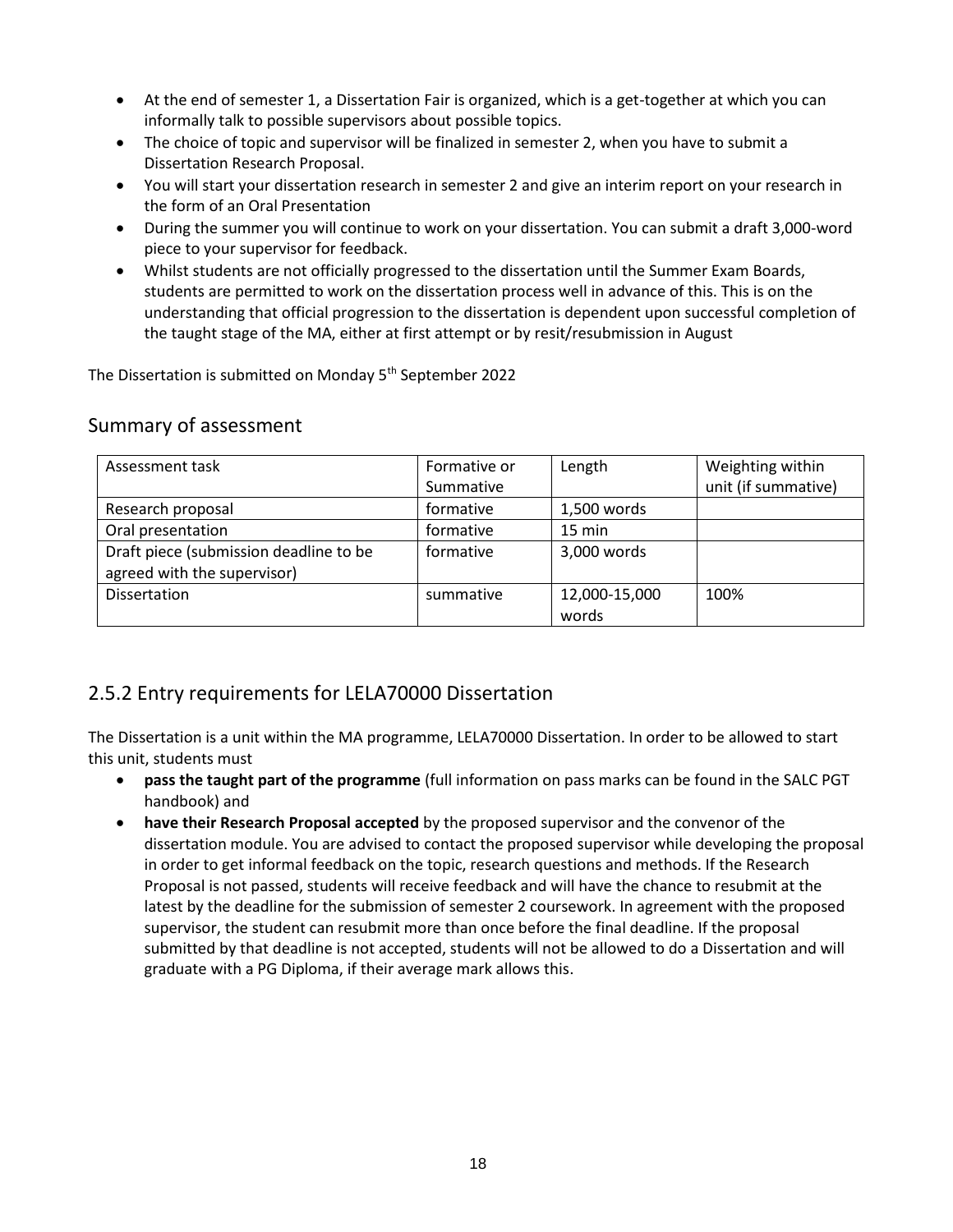#### **2.6 General principles for teaching and assessment**

#### 2.6.1 Teaching and assessment in LEL

**Core course units** and MA specific units are normally taught as seminars, in a small group, combining lectures with discussion. They are accompanied by tutorial sessions in which you will apply the content to actual linguistic data. Most course units are assessed by a combination of assessment methods including a long essay or project report to be submitted at the end of the semester and one or more smaller pieces of assessment during the semester. LELA 70041 Introduction to Grammatical Theory and LELA70061 Phonetics and Phonology are assessed by course work and an exam.

**Enhanced level 3 units** are units that are taught as part of the final year undergraduate programmes in Linguistics and English Language. They often require advanced research skills in their specific topic and may have entry restricted by pre-requisites. When you take one of these units as MA student, you will attend the lecturers (and tutorials) together with the year 3 students, as well as a number of MA specific tutorials. For MA students, the assessment usually consists of coursework in the form of a long essay/project report on a topic approved by the course convenor.

**Directed Reading course units.** The aim of Directed Readings is to study one topic in depth on the basis of a reading list and personal research. Directed Readings are arranged at the start of the academic year on a case by case basis with a member of staff who has the relevant expertise (subject to their availability and approval by the Head of Department). This member of staff sets a reading list which is discussed in a series of ca. 5 meetings with small groups of 1 to 5 students. The assessment usually consists of a long essay on a topic approved by the tutor to be submitted at the end of the semester.

#### 2.6.2 Submission of essays, reports and other coursework

Full details on how to submit your work can be found in the SALC PGT Handbook. Please familiarise yourself with the procedures before your submission date.

Most course units will use the online submission facility **Turnitin**, which is embedded in Blackboard, the University's virtual learning platform. The specific procedures will be explained by the course unit convenor in advance of the submission date.

**Electronic copies of your work will be checked for plagiarism and / or word counts** (see below). It is also recommended that you keep a copy for yourself in case of loss.

#### 2.6.3 Brief information on pass marks, resits and alternative exit points

More detailed information regarding assessment criteria is given in the SALC PGT Handbook. This handbook is the ultimate reference guide.

The **pass mark** for MA coursework, examinations, and the dissertation is 50%. MA candidates may be permitted, on the recommendation of the Examination Board, to be reassessed in course units amounting to no more than 60 credits in total. Reassessment will normally take the form of a revised resubmission of coursework. Students resitting LELA 70041 or LELA70061 take a resit exam. The unit mark after reassessment is capped at 40%.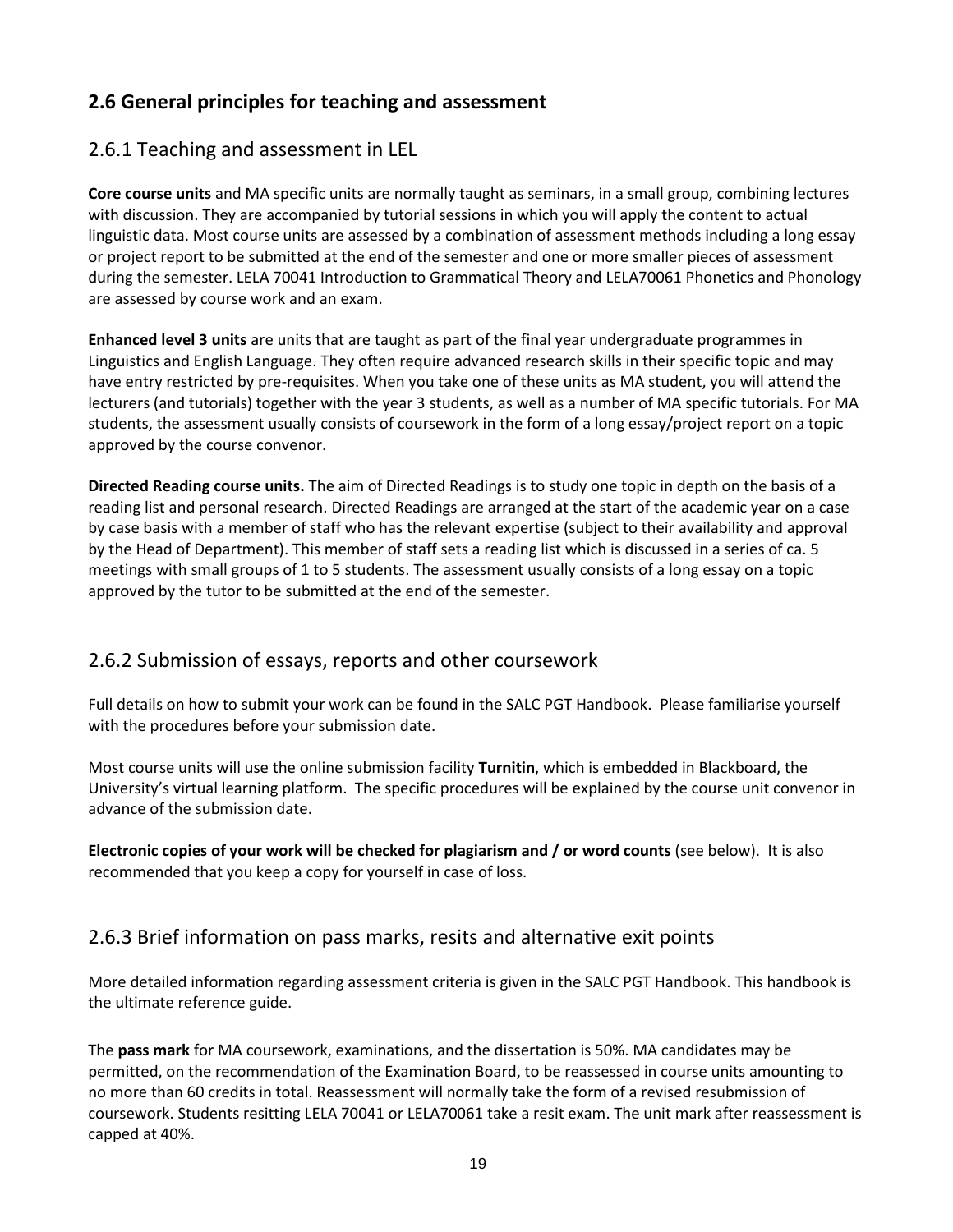Students who do not meet the criteria to pass the MA can be awarded the **Postgraduate Diploma** in Linguistics if they have passed 120 credits of taught course units at 40%. The Postgraduate Diploma does not include a Dissertation. Students completing 60 credits of taught course units at 40% may be awarded the **Postgraduate Certificate**.

#### **2.7 Brief information on important Teaching and Learning policies**

A full overview of T&L procedures can be found in the SALC PGT Handbook. Please read these very carefully. The SALC PGT Handbook is the ultimate reference point for these policies. This section merely draws your attention to a small number of policies which you may need during your programme.

#### 2.7.1 Policy on word count

Coursework exercises and dissertations have a required word count. In all cases, **the word count includes not only the main body of the text, but also examples, footnotes and endnotes**. It does not include the References or Appendices; nor does it include the preliminary pages required for MA dissertations.

You must **indicate the word count** at the end of the main body of text for each assignment and at the bottom of the contents page for the MA Dissertation. Please remember, when calculating word counts using wordprocessing software, to include footnotes and endnotes in the calculation.

You must observe the word count for each assignment, as this is part of the task set, and are not allowed to exceed the upper limit. Normally, **material that exceeds the upper limit will not be read or considered in the marking**. When work exceeding the word limit is marked, the mark given on the feedback form will include the appropriate penalty. The feedback will indicate how the penalty has been calculated.

#### 2.7.2 Policy on late submission of coursework

Any assessed coursework submitted after the deadline without good cause will incur a penalty determined by the lateness of its arrival:

- 10 marks will be deducted for the first day after the deadline. Please note, if you submit **after** the 12pm deadline on the date of submission, you will incur a late penalty.
- 10 additional marks will be deducted for each day thereafter (including weekends)

If you are registered on units outside of SALC, you should ensure that you are aware of the penalties that will be imposed for late course work submission for that School, as Schools may operate different penalty schemes for late submission.

#### 2.7.3 Policy on extensions of submission deadlines

Extensions to the submission dates for submitted coursework (assessed essays and dissertations) may be sought where circumstances outside of students' control will delay the completion and submission by the published date.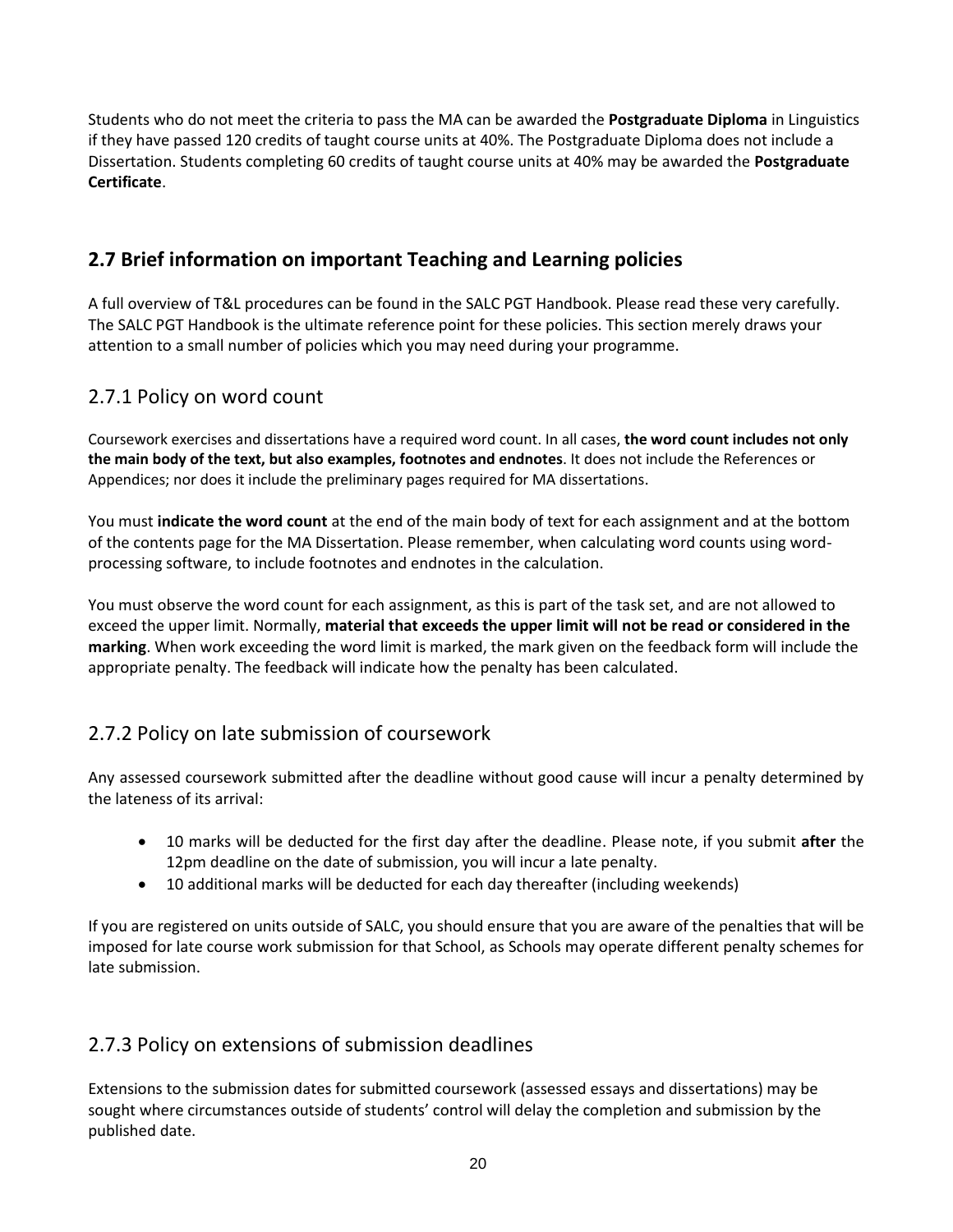**Please note, individual course unit tutors cannot grant extensions to deadlines**. All requests must be submitted using the online form available on the Student Intranet: [http://www.alc.manchester.ac.uk/studentintranet/support/mitigatingcircumstances](http://www.alc.manchester.ac.uk/studentintranet/support/mitigatingcircumstances/)/.

You should submit your mitigating circumstances application **before** a submission deadline or examination has taken place. If your circumstances arise during the course of an examination or assessment, your application should be submitted as soon as possible afterwards.

Please carefully read the School's policy on Mitigating Circumstances in the SALC PGT Handbook.

#### 2.7.4 Policy on plagiarism and academic malpractice

**Academic malpractice** is regarded as a serious offence and students found to have committed it will be penalized. At the very least a mark of only 30% would be awarded for the piece of work in question, but the penalty can be worse; you could be awarded zero (with or without loss of credits), fail the whole unit, be demoted to a lower class of degree, or be excluded from the programme.

The most well-known form of academic malpractice is plagiarism, but malpractice also includes **collusion** (the agreement to hide someone else's individual input to collaborative work with the intention of securing a mark higher than either you or another student might deserve) and **falsification or fabrication of results**.

**Plagiarism** is presenting the ideas, work or words of other people without proper, clear and unambiguous acknowledgement. It also includes '**self-plagiarism**' (which occurs where, for example, you submit work that you have presented for assessment on a previous occasion), and the submission of material from essay banks (even if the authors of such material appear to be giving you permission to use it in this way). To avoid plagiarism, make sure that you always acknowledge your sources according to the guidelines for referencing you will be taught in LELA60000 Research Methods. Take care to properly acknowledge words, close paraphrases of words, as well as ideas.

#### 2.7.5 Policy on feedback

Whenever possible you will receive **feedback on coursework** within 15 working days (Monday to Friday with the exclusion of vacation and examination periods) of the submission date or within 20 working days if there is no further assessment. If the submission date falls within less than 15 days before a vacation or examination period, the course unit convenor will tell you when you will receive feedback.

You will receive **feedback on your Dissertation** after the final Examination Board.

Please note that all marks are provisional and thus can change until they have been confirmed by the Examination Board.